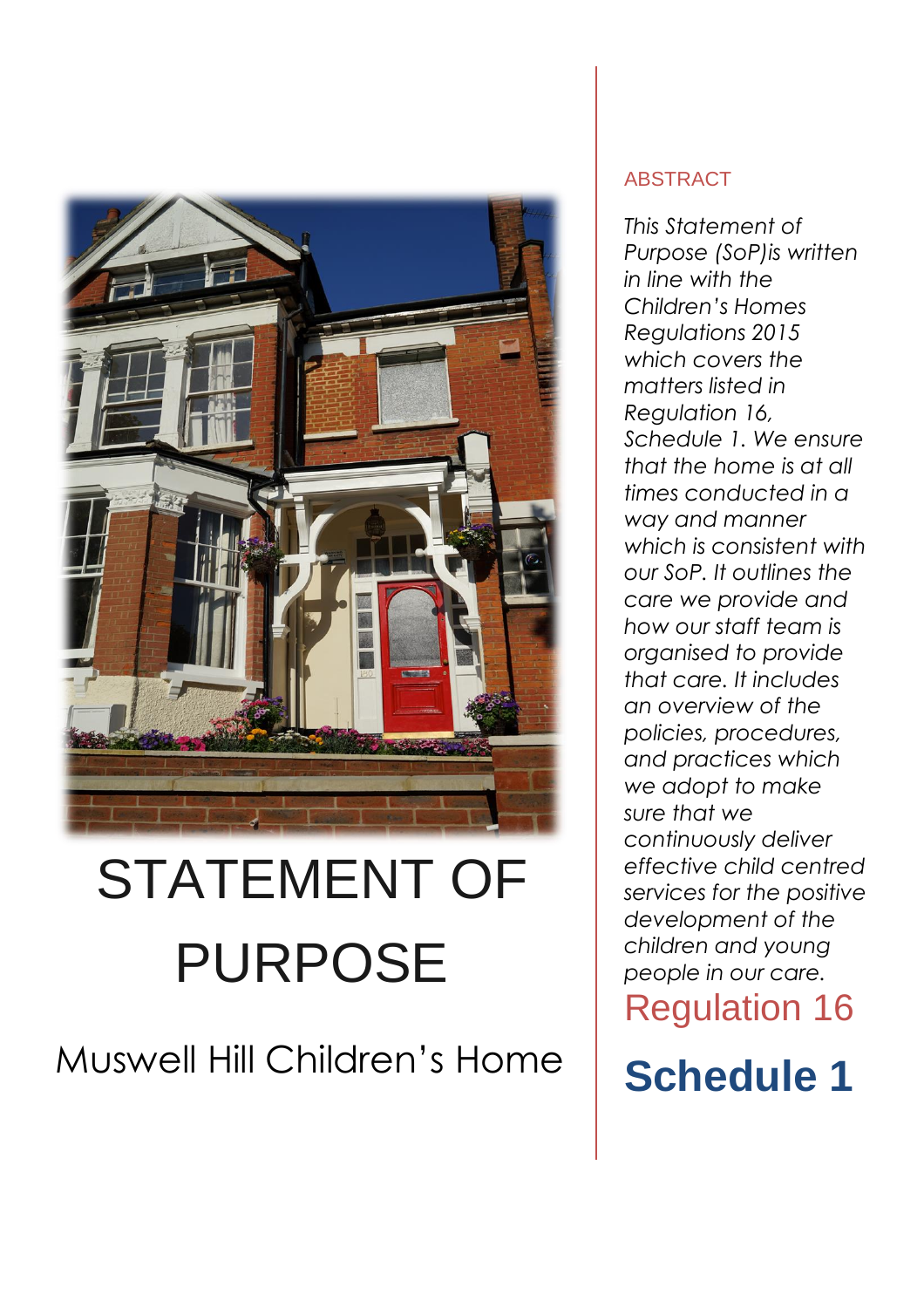#### **CONTENTS**

**1. INTRODUCTION**

**2. THE PHILOSOPHY, PURPOSE AND OBJECTIVES OF THE HOME.**

**3. OUR PRINCIPAL OBJECTIVES**

**4. YOUNG PEOPLE WITH CHALLENGING BEHAVIOURS**

**5. NAME AND ADDRESS OF RESPONSIBLE PERSON**

**6. DETAILS OF CHILDREN TO BE ACCOMMODATED AT THE HOME**

**7. ADMISSION CRITERIA**

**8. REFERRALS**

**9. EMERGENCY PLACEMENTS** 

**10. PLACEMENT DISRUPTION**

**11. THE ORGANISATIONAL STRUCTURE OF THE HOME.**

**12. DEPLOYMENT, SUPERVISION, TRAINING, AND DEVELOPMENT OF STAFF**

**13. STAFF DESIGNATION AND QUALIFICATIONS**

**14. FACILITIES AT THE HOME.**

**15. SAFETY AND SECURITY**

**16. ACTIVITIES**

**17. HALTH CARE** 

**18. SMOKING IS NOT PERMITTED IN ANY PART OF THE HOME**

**19. HEALTH CARE RECORDS**

**20. SAFE STORAGE OF MEDICATION**

**21. EMERGENCY MEDICAL TREATMENT**

**22. HIV/AIDS** 

**23. COVID 19**

**24. FIRE PRECAUTIONS AND ASSOCIATED EMERGENCY PROCEDURES**

**25. FIRE SAFETY CHECKS**

**26. ARRANGEMENTS FOR RELIGIOUS OBSERVANCE**

**27. EQUAL OPPORTUNITIES AND ANTI-DISCRIMINATION PRACTICE**

**28. BLACK LIVES MATTER**

**29. WORKING IN PARTNERSHIP WITH PARENTS AND FAMILIES**

**30. VISITORS TO THE HOME**

**31. CARE AND CONTROL/BEHAVIOUR MANAGEMENT**

**32. RESTRAINT**

**33. SANCTIONS**

**34. PROHIBITED SANCTIONS**

**35. PROCEDURE FOR DEALING WITH CHILDREN MISSING FROM CARE**

**36. CONCERNS AND COMPLAINTS** 

**37. CHILD PROTECTION AND SAFEGUARDING**

**38. EDUCATION**

**39. HARINGEY VIRTUAL SCHOOL FOR LOOKED AFTER AND PREVIOUSLY LOOKED AFTER CHILDREN**

**40. SEN**

**41. REVIEWS**

**42. PLACEMENT PLANNING MEETINGS**

**43. INITIAL RISK ASSESSMENT**

**44. IMPACT RISK ASSESSMENT**

**45. CONSULTATION WITH YOUNG PEOPLE/WISHES AND FEELINGS**

**46. LEAVING CARE**

**47. POLICY**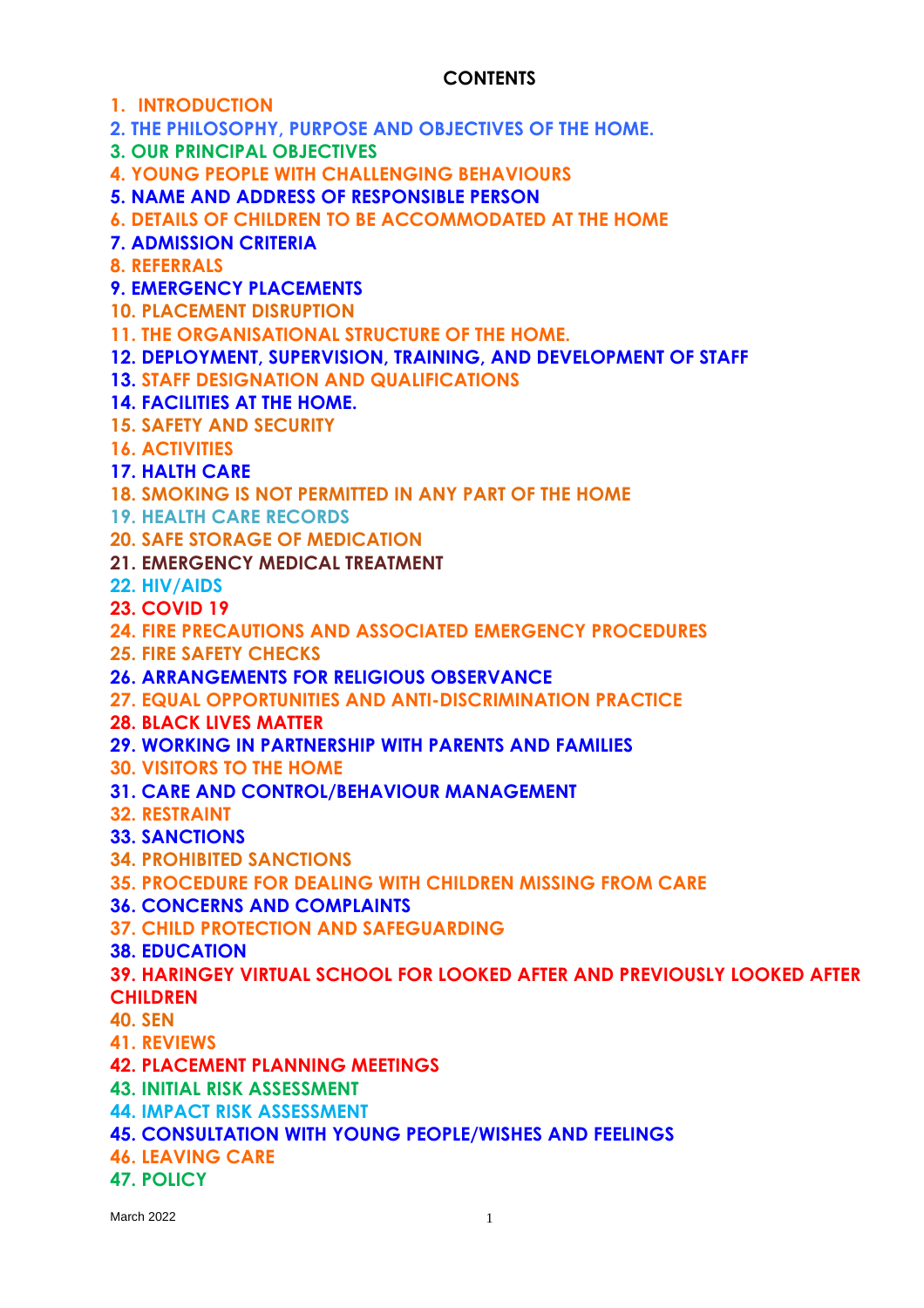#### **1. INTRODUCTION**

Muswell Hill Children's Home is situated in the London Borough of Haringey and is registered with the Office for Standards in Education (OFSTED). The home comprises of three stories and is situated amongst other private and publicly owned residential properties.

The home provides planned and some emergency admission placements for up to six male or female children in single accommodation. The age range of the children/young people accommodated is 11 to 18 years. Post 18 years is needs based by special arrangement on no adverse matching risk assessment.

#### **2. THE PHILOSOPHY, PURPOSE AND OBJECTIVES OF THE HOME.**

In line with the Care Standards Act 2000 and the Children Act 1989/2004, Muswell Hill Children's Home will endeavour to provide a high-quality caring, safe and structured environment for all children and young people whilst they remain in our care.

#### **3. OUR PRINCIPAL OBJECTIVES**

To meet the Quality Care Standards as outlined in the Guide to the Children's Homes Regulations April 2015: these are

- 1. The quality and purpose of care standard
- 2. The children's views, wishes and feelings standard
- 3. The education standard
- 4. The enjoyment and achievement standard
- 5. The health and well-being standard
- 6. The positive relationships standard
- 7. The protection of children standard
- 8. The leadership and management standard
- 9. The care planning standard
- ❑ TO PROVIDE THE CHILDREN AND YOUNG PEOPLE WITH OPPORTUNITIES TO DEVELOP AND IMPROVE THEIR SELF PERCEPTION
- ❑ TO MAKE YOUNG PEOPLE FEEL SAFE, SECURE, HAPPY AND TO LEARN AND GROW SO THAT THEY COULD TRANSITION INTO ADULTHOOD AND INDEPENDENCE SUCCESSFULLY AND ACHIEVE POSIITVE OUTCOMES IN LIFE.
- ❑ TO PROVIDE COMPREHENSIVE ASSESSMENTS OF INDIVIDUAL NEEDS AND ESTABLISH CARE/PLACEMENT PLANS WHICH ARE USED AS WORKING DOCUMENTS
- ❑ TO PROMOTE THE INDIVIDUAL EXPECTATIONS AND ASPIRATIONS OF THE CHILDREN AND YOUNG PEOPLE WITH REGARDS TO THEIR SPECIFIC RACIAL, CULTURAL, RELIGIOUS, SEXUAL IDENTITY OR ANY SPECIAL NEEDS
- ❑ TO PROMOTE A HEALTHY LIFESTYLE AND FULLY MEET THE INDIVIDUAL HEALTH CARE NEEDS OF THE CHILDREN AND YOUNG PEOPLE
- ❑ TO PROVIDE GOOD ROLE MODELS AND ACTIVELY ENCOURAGE APPROPRIATE BEHAVIOUR AND GOOD ORDER WITHIN THE HOME AND COMMUNITY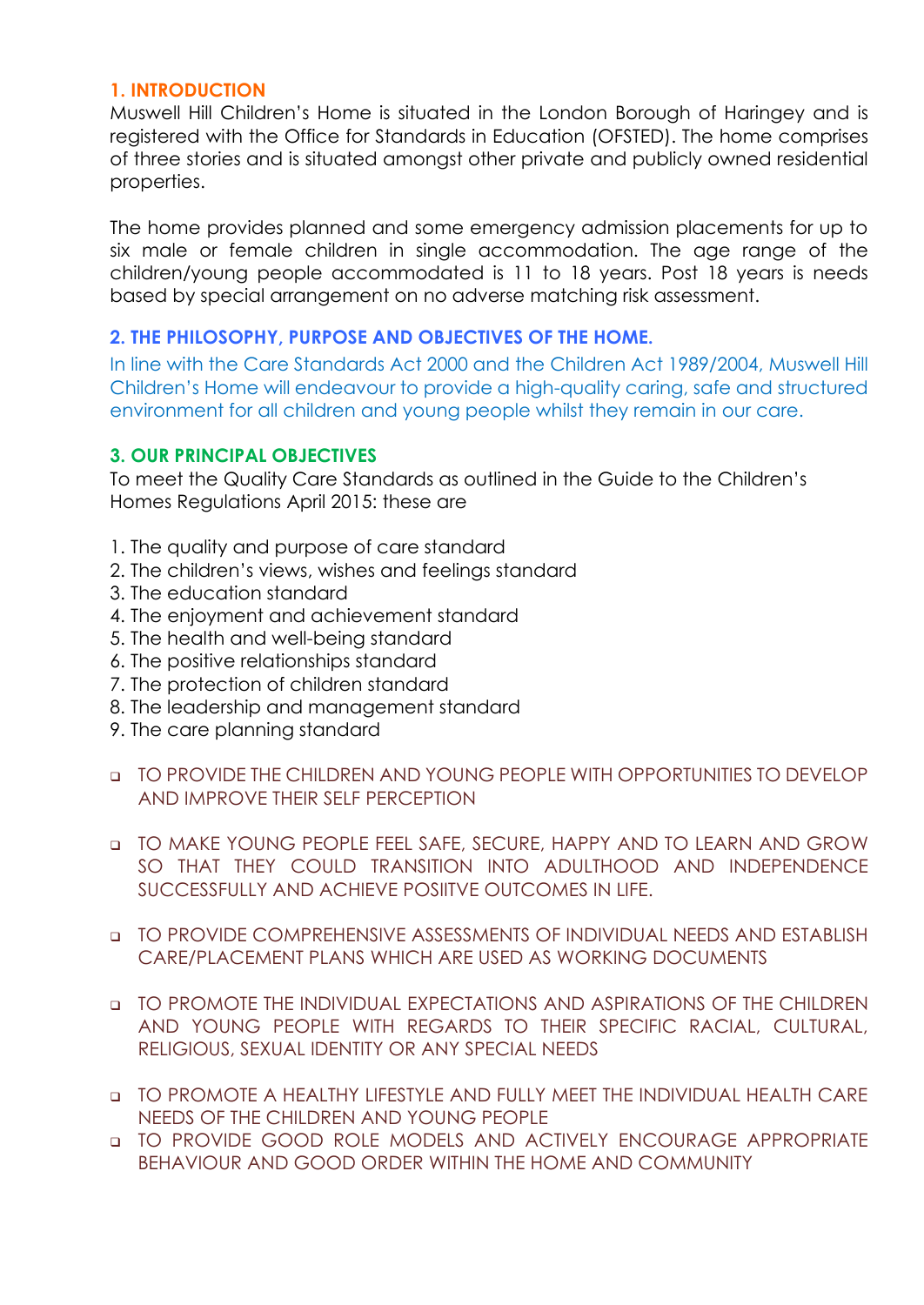- ❑ TO ADDRESS ANY EMOTIONAL AND BEHAVIOUR DIFFICULTIES YOUNG PEOPLE MAY PRESENT THROUGH THE USE OF POSITIVE RELATIONSHIPS TO PROMOTE YOUNG PEOPLE HEALTHY DEVELOPMENT OR WHERE APPROPRIATE OUTSOURCE THERAPEUTIC INTERVENTIONS TO ADDRESS THIS.
- ❑ TO WORK IN PARTNERSHIP WITH THE CHILDREN AND YOUNG PEOPLE, THEIR FAMILIES AND OTHER EXTERNAL PROFESSIONALS WITH RESPONSIBILITY FOR THEIR CARE
- ❑ TO PROMOTE EDUCATIONAL OPPORTUNITIES AND TO LIASE CLOSELY WITH ALL DEPARTMENTS RESPONSIBLE FOR THE CHILDREN AND YOUNG PEOPLE'S EDUCATION

#### **4. YOUNG PEOPLE WITH CHALLENGING BEHAVIOURS**

The homework with children and young people who have experienced a wide range of trauma, either within the family, other residential settings, school or the community, or a mixture of all of these. These traumas are often compounded by physical and emotional changes within the young person at this key stage in their development.

Muswell Hill Children's Home will provide the facilities, environment, and professional expertise to effectively address issues that are the underlining cause of such behaviours, that being sexual, physical, or emotional abuse, low self-esteem and under achieving. Whilst all children and young people need to be accountable for their own behaviour and actions, focusing on the behaviour alone is treating the symptom and not the cause. An understanding professional body of staff will care for the children and young people at the home. The home is supported by a qualified Consultant, who will provide advice/guidance and support to the young people and the staff

#### **5. NAME AND ADDRESS OF RESPONSIBLE PERSON**

**Proprietor:** Mr Stellakis Miltiadous Flat 14, Centurion Building, 376 Queenstown Road, London, SW11 8NW

#### **6. DETAILS OF CHILDREN TO BE ACCOMMODATED AT THE HOME**

**Age Group:** *11 to 18 years*

**Gender accepted:** Mixed- *Male and female*

*Maximum Number of Children Resident:* **6 (Six).**

#### **7. ADMISSION CRITERIA**

The home will not accept children who would not meet the criteria for admission under The Care standards Act 2000. This includes children who have a severe physical disability, children whose primary reason for being in care is their disability, children with severe sensory impairments, children with a severe learning disability and children who have a defined mental health disorder.

March 2022  $\qquad \qquad$  3 The home will complete a risk assessment prior to admitting children who have a known significant history of fire starting, who are known to be drug dependant or known to display excessively violent behaviour. The home will accommodate young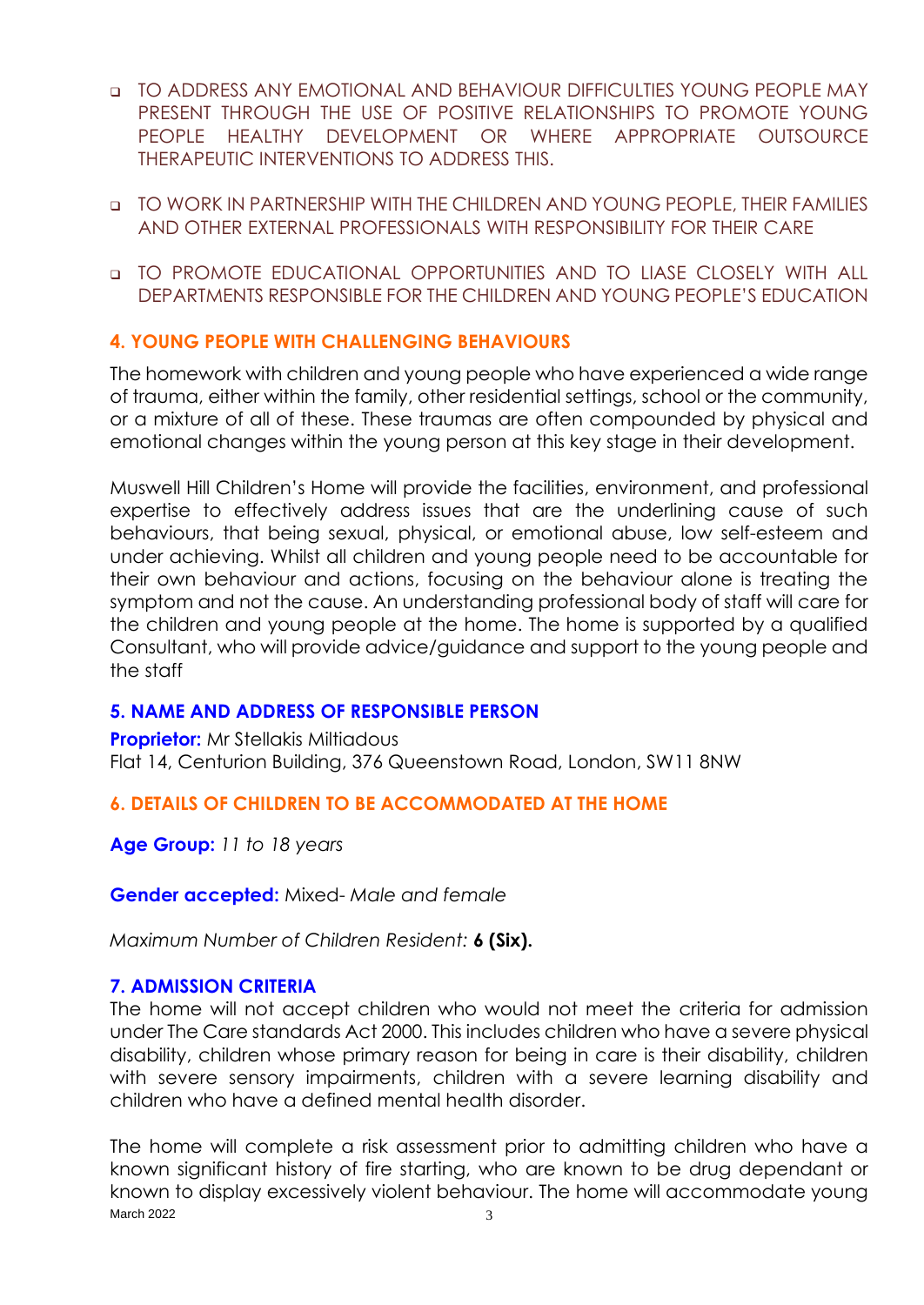people who have complex needs and this may include young people who have a history of offending behaviour and/or displayed aggressive behaviours.

#### **8. REFERRALS**

It is the home's policy that each young person referred to the service will be considered on individual merits, considering both the needs of the children referred and to those already in placement.

As it is necessary to respond positively to the needs of placing authorities, it is also the home's policy to offer flexibility as to the management of referrals. The home endeavours to provide placements to the local boroughs and aims to work in partnership with them, offering short, holding placements if necessary. The decision with regards to admitting a young person will consider whether the home can meet the young person's needs and assesses the possible impact on the wellbeing and welfare of all the young people already living in the home through effective matching as far as reasonably possible. Where it seems likely that a referral will proceed then further information is essential and should be requested without undue delay, including:

Completed Department of Health 'Looked After Children' forms, full previous history, recent educational, health, psychological, reports and any other relevant documents.

#### **9. EMERGENCY PLACEMENTS**

The home will consider accepting emergency admissions through the 24-hour day. Consideration will always be given to the circumstances surrounding the necessity for such a placement and the potential risks associated with admitting young people on this basis.

The home has two members of staff on duty during the night and additional staff can be brought in at short notice to assist with out of hours admissions as maybe required.

It is likely that there will be little information available on children who are referred on an emergency basis. In this event, attempts are to be made to establish as much information as possible on the child and the reasons for the referral from the referring authority. This information should be requested in writing and be passed on to the home.

Based on the information provided the Manager/ Senior worker will decide on the appropriateness of the placement and balancing it with the needs and welfare of the young people already residing in the home to ensure effective matching is undertaken as far as reasonably possible. Pre-admission risk assessments will be completed before the child is admitted and an initial management plan will be devised to cover the first 72 hours, at which point this will be reviewed.

#### **10. PLACEMENT DISRUPTION**

In such cases where a young person causes significant disruption in the home and attempts to improve the situation are failing, it is likely that a disruption meeting will be convened with the placing authority and other third parties as appropriate. It is

March 2022 4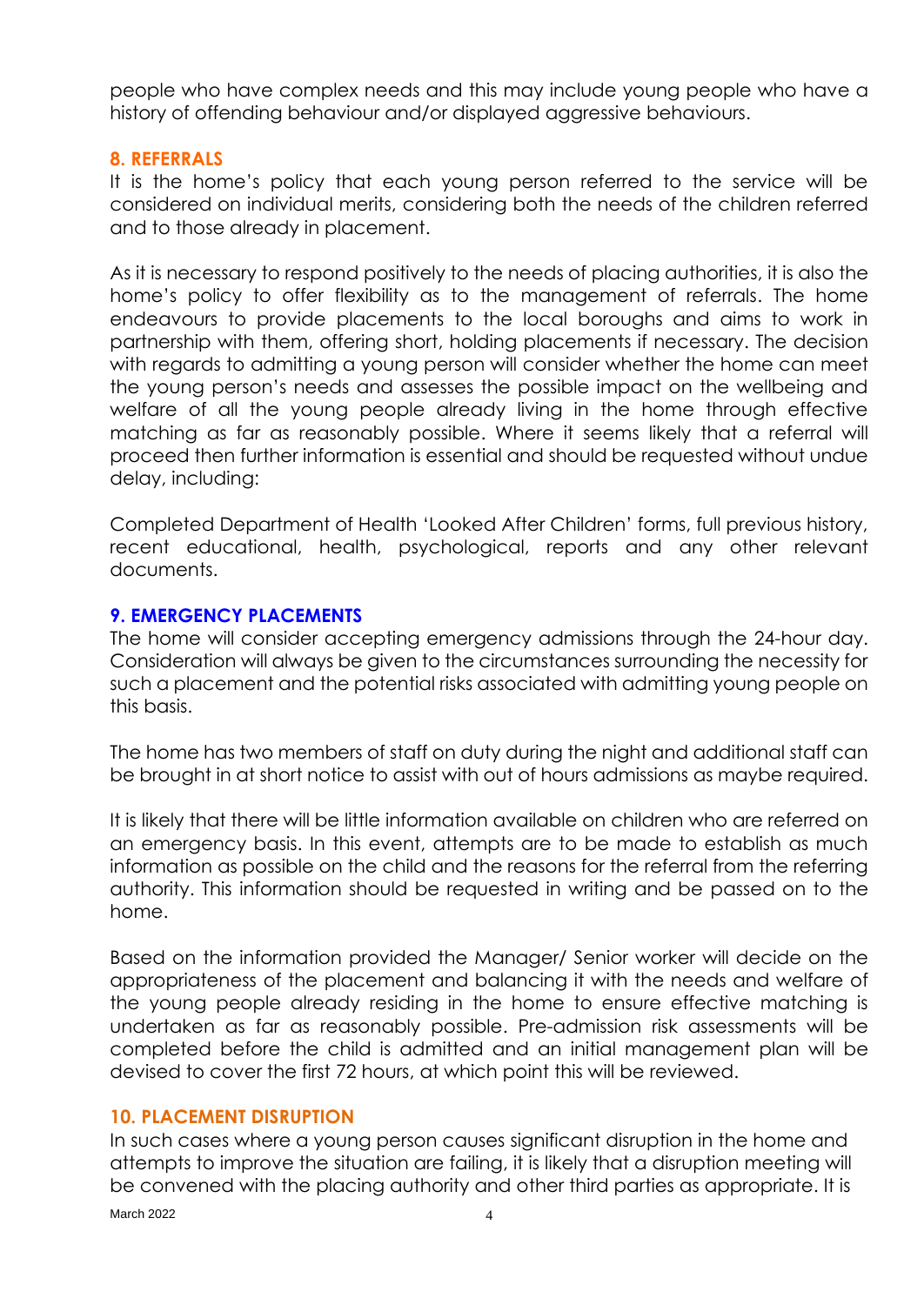not considered good practice to terminate placements unless there are essentially firm grounds for doing so. In any event, the decision to terminate a young person's placement would be considered as the last resort option and would ordinarily be to safeguard the young person themselves, other young people, or staff.

#### **11. THE ORGANISATIONAL STRUCTURE OF THE HOME.**



#### **12. DEPLOYMENT, SUPERVISION, TRAINING, AND DEVELOPMENT OF STAFF**

March 2022  $\qquad \qquad \qquad$  5 The home operates on a staffing ratio of 1 member of staff to every 3 children/young people and would always ensure two members of staff are on duty. The manager of the home is supernumerary to the staffing complement. The home operates a four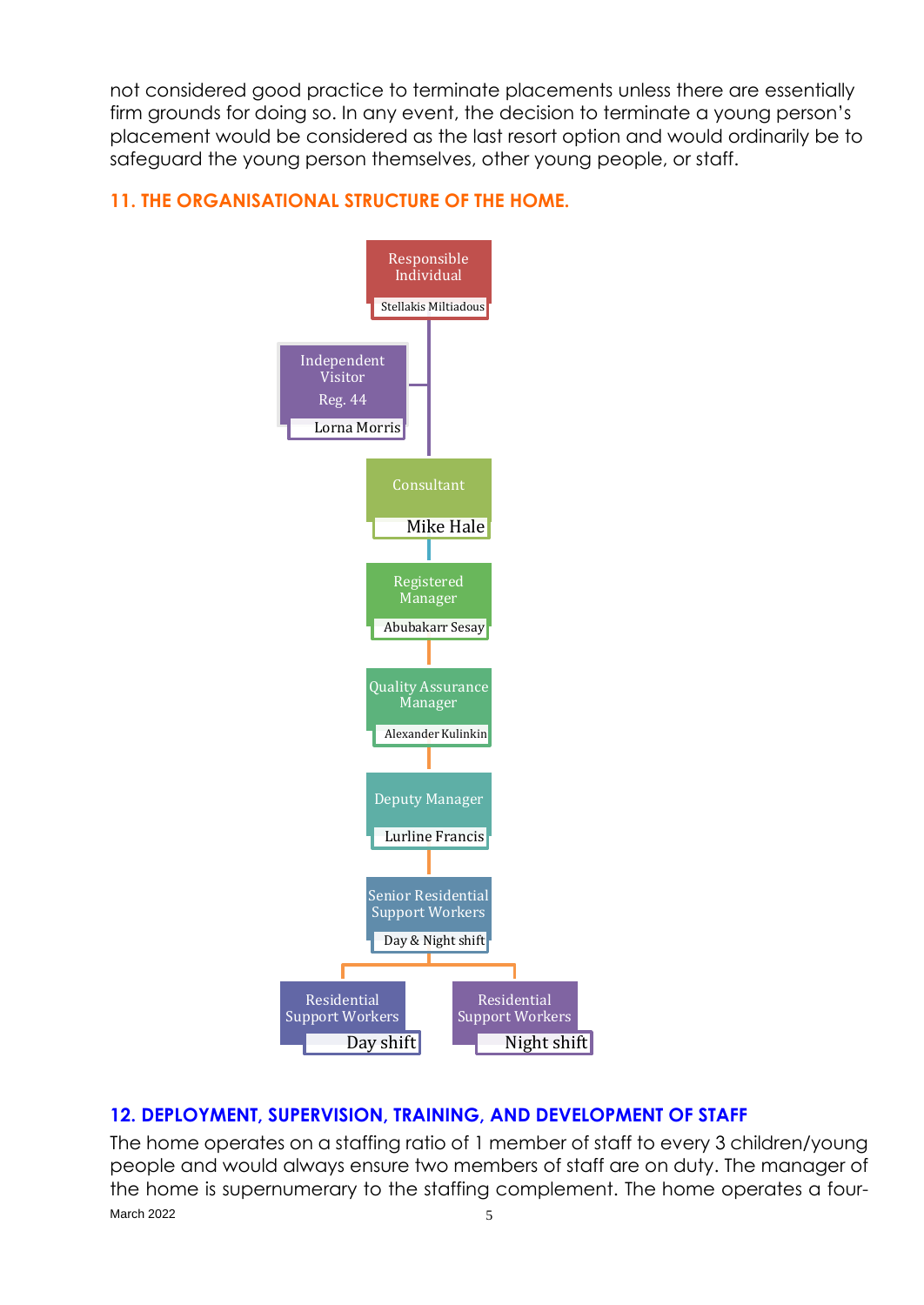week rolling rota for staff. The home is staffed 24 hrs each day according to the above ratio. The staff on shift will further organise and decide on their responsibilities by mutual agreement. There is always going to be a lead staff in the position of senior staff in charge of the shifts and every decision including but not limited to fire evacuation and other emergencies.

On each shift is a senior residential support worker who assumes authority for the home whilst on duty. Each senior undergoes an induction programme that equips them with the knowledge to make balanced decisions in line with the homes' policies and procedures. The home has two-night waking staff during the hours of 8:00 pm and 8:00 am.

The Registered Manager is responsible for the development, implementation and management of the home, and co-ordination of staff. Staff will receive regular supervision from the Registered Manager in line with the quality standards. The Manager will receive formal supervision from the home's external consultant on a monthly basis.

Staff will also have their work appraised at least once a year. At such time any training needs and personal professional development plans will be discussed and action plans for implementation put into place accordingly. Staff training is considered essential for the home to maintain a professional and high standard of care.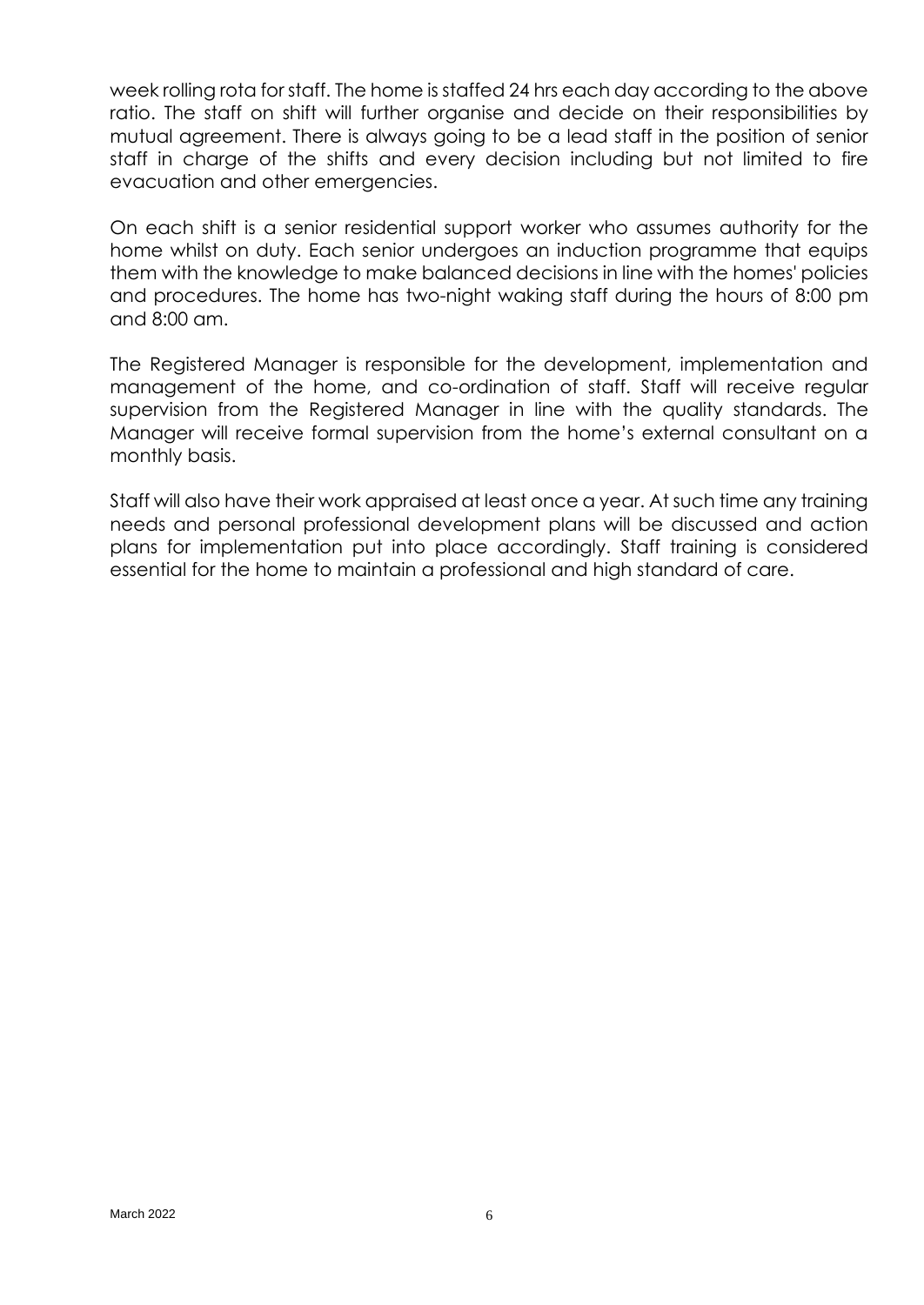## **13. STAFF DESIGNATION AND QUALIFICATIONS**

| <b>NAME</b>            | <b>POSITION</b>                 | <b>QUALIFICATIONS</b>                                                                                                                                                                                                                                                                                                                                                                                                                                                                                               |
|------------------------|---------------------------------|---------------------------------------------------------------------------------------------------------------------------------------------------------------------------------------------------------------------------------------------------------------------------------------------------------------------------------------------------------------------------------------------------------------------------------------------------------------------------------------------------------------------|
| Abubakarr Sesay        | Registered<br>Manager           | MSc. Economics<br>٠<br><b>Edexcel:</b> Competence Based Qualification<br>٠<br>(QCF), PEARSON EDEXCEL LEVEL 5 DIPLOMA in<br>Leadership for Health and Social Care and<br>Children and Young People's Services (Children<br>and Young People's Management (England)<br>(QCF)<br>NVQ Level 3 - Children and Young People<br>٠<br>NVQ Level 2 Mental Health                                                                                                                                                             |
| <b>Mike Hale</b>       | Consultant                      | Management Consultant, HCPC Registered,<br>٠<br>Former senior inspector with Surrey CC,<br>Certificate in Social Services (CSS), Diploma in<br>Management Studies.                                                                                                                                                                                                                                                                                                                                                  |
| Lorna Barbara Morris   | Independ<br>ent Visitor         | Diploma in Social Work<br>٠<br>Advance Diploma in Professional Development<br>(The Therapeutic Application of the Arts)                                                                                                                                                                                                                                                                                                                                                                                             |
| Alexander Kulinkin     | Quality<br>Assurance<br>Manager | Diploma Level 3 - Children and Young People,<br>٠<br>BSc (Hons) Banking and International Finance.<br>٠<br>MA. Social Work<br>٠<br>In-Progress: LEVEL 5 DIPLOMA in Leadership for<br>п<br>Health and Social Care and Children and<br>Young People's Services                                                                                                                                                                                                                                                        |
| <b>Lurline Francis</b> | Deputy<br>Manager               | Diploma Level 3 - Children and Young People<br>٠<br>BTEC Level 2 Employment, Responsibilities and<br>٠<br>Rights in Health and Social Care and CYP<br><b>Edexcel: Competence Based Qualification</b><br>$\blacksquare$<br>(QCF), PEARSON EDEXCEL LEVEL 5 DIPLOMA in<br>Leadership for Health and Social Care and<br>Children and Young People's Services (Children<br>and Young People's Management (England)<br>[QCF]                                                                                              |
| <b>Iliyas Alpysbay</b> | Support<br>Worker               | <b>MSc. Material Science</b><br>Diploma Level 3-Children and Young People<br>TQUK Level 3 Award in Education & Training<br>(RQF)<br>Highfield Level 3 Award for Deliverers of Physical<br>٠<br>Intervention Training within the Private Security<br>Industry<br>Highfield Level 3 Award in the Delivery of<br>$\blacksquare$<br>Conflict Management Training (RQF)<br><b>In-Progress:</b> LEVEL 5 DIPLOMA in Leadership for<br>$\blacksquare$<br>Health and Social Care and Children and<br>Young People's Services |
| Eirine Grammatopoulou  | Support<br>Worker               | Diploma Level 3 - Children and Young People<br>٠<br>Diploma Level 2 - Children and Young People                                                                                                                                                                                                                                                                                                                                                                                                                     |
| Grace O. Uroegbulam    | Support<br>Worker               | NVQ Level 3 - Children and Young People<br>٠<br>NCFE CACHE LEVEL 5 DIPLOMA in Leadership<br>٠<br>for Health and Social Care and Children and<br>Young People's Services                                                                                                                                                                                                                                                                                                                                             |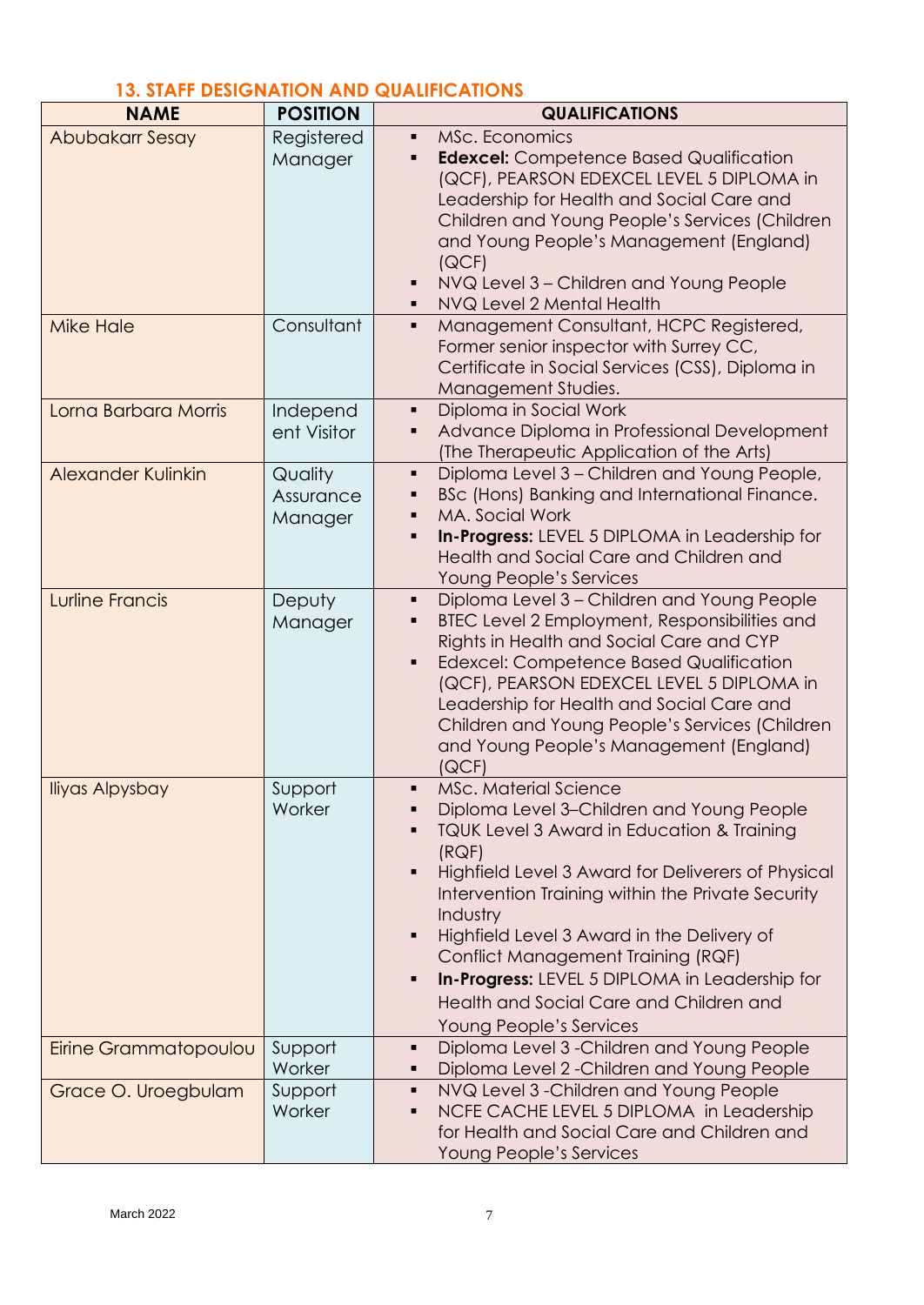| Cauê Garcia de Castro | Support<br>worker                | Diploma Level 3 Health and Social Care<br>$\blacksquare$<br>NVQ Level 2 Health and Social Care<br>$\blacksquare$<br>Introduction to Counselling Course<br>$\blacksquare$<br><b>Ventilated Patient Care</b><br>$\blacksquare$<br>Education to secondary school level<br>$\blacksquare$<br>In-progress: Diploma Level 4-Children and<br>$\blacksquare$<br>Young People                                                                                                                                                                                                                                                                                                         |
|-----------------------|----------------------------------|------------------------------------------------------------------------------------------------------------------------------------------------------------------------------------------------------------------------------------------------------------------------------------------------------------------------------------------------------------------------------------------------------------------------------------------------------------------------------------------------------------------------------------------------------------------------------------------------------------------------------------------------------------------------------|
| <b>Diana Harriott</b> | Support<br>worker                | Distinction-advanced diploma in accounting<br>$\blacksquare$<br>Level 3<br>Distinction - AAT foundation certificate in<br>$\blacksquare$<br>accounting Level 2<br>3 GCSEs Maths-C, English -B, History-B<br>$\blacksquare$<br>Accounting and management diploma Level 3<br>٠<br>In-progress: Diploma Level 4-Children and<br>$\blacksquare$<br>Young People                                                                                                                                                                                                                                                                                                                  |
| Silvana Demaj         | Support<br>worker                | NCFE Level 3 Certificate in Preparing to Work in<br>$\blacksquare$<br><b>Adult Social Care</b><br>NCFE Level 2 Award in Employment<br>$\blacksquare$<br>Responsibilities and Right in Health, Social Care<br>or Children and Young People Setting<br>Advance Level Apprenticeship in Adult Social<br>$\blacksquare$<br>Care<br>PEARSON Edexcel Diploma Level 3 in Health<br>$\blacksquare$<br>and Social Care (Adults) for England (QCF)<br><b>PEARSON Edexcel Functional Skills Qualification</b><br>$\blacksquare$<br>in English<br><b>PEARSON Edexcel Functional Skills Qualification</b><br>in English<br>In-progress: Diploma Level 4-Children and<br>٠<br>Young People |
| <b>Syron Myrie</b>    | Support<br>worker                | <b>BA Hons Physical Education and Sports</b><br>$\blacksquare$<br>NVQ Sports & Recreation levels 1-3<br>٠<br><b>YMCA Fitness Instructor's Qualification</b><br>$\blacksquare$<br>In-progress: Diploma Level 4-Children and<br>$\blacksquare$<br>Young People                                                                                                                                                                                                                                                                                                                                                                                                                 |
| Peta-Gay Duncan       | <b>Bank</b><br>Support<br>Worker | National Certificate in Acting<br>٠<br>Diploma in Performing Arts Dance<br>٠<br>Diploma Level 3 - Children and Young People<br>٠                                                                                                                                                                                                                                                                                                                                                                                                                                                                                                                                             |

#### **14. FACILITIES AT THE HOME.**

The home offers pleasant, homely accommodation. All children and young people have their own bedroom which they are responsible for keeping clean and tidy. The staff team gives them regular support to achieve this objective.

The home has a general young people's computer situated in the activity room and makes available access to the WIFI which is under control in term of time limit access and parental guidance.

All young people are supported to have access to personal mobile phone to make and receive calls in private.

A relaxing meeting/quiet room is available for the children to use to see visitors in private.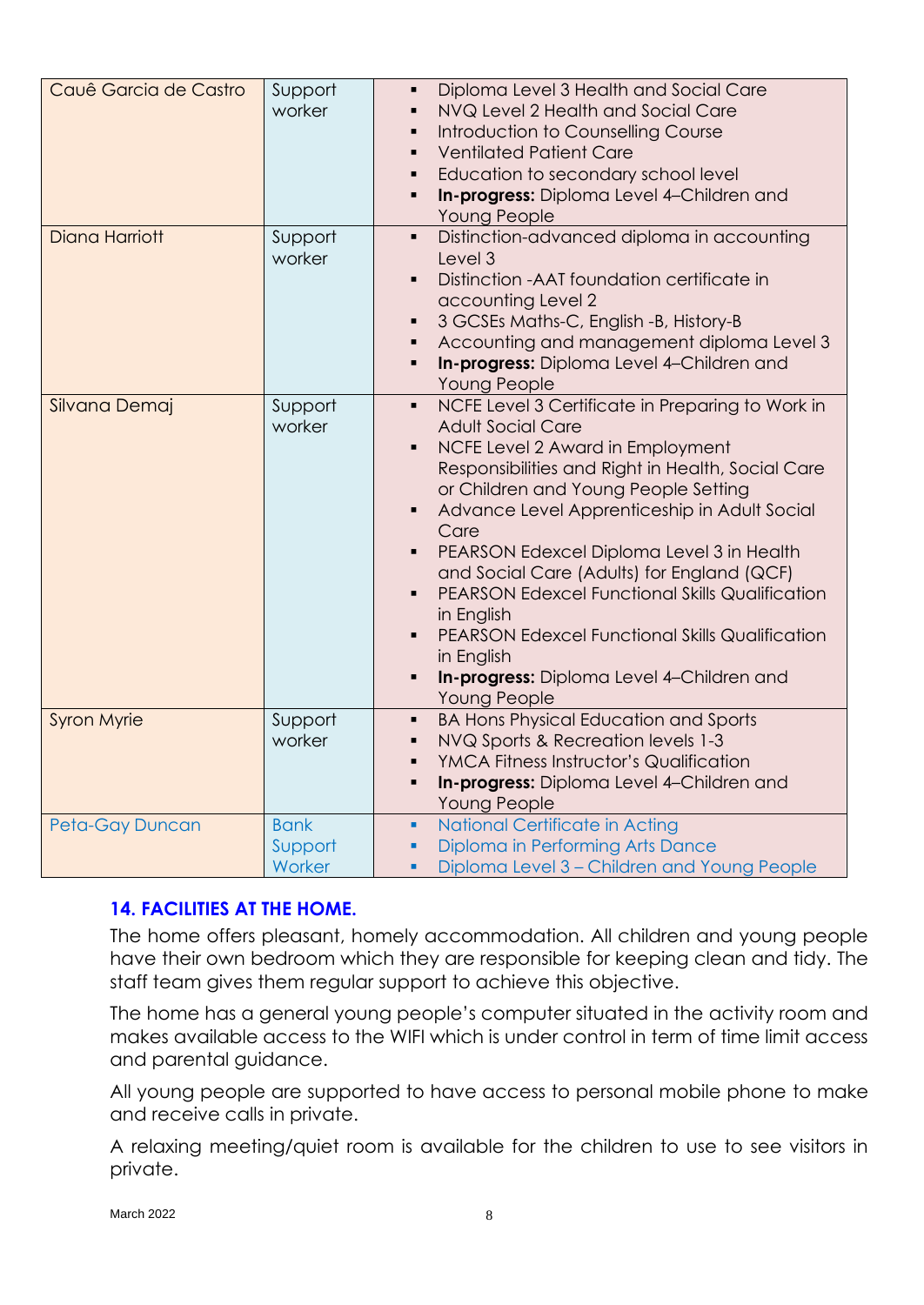A lounge with all the usual homely comforts, dining room, television, PS4 and games area is provided.

#### **15. SAFETY AND SECURITY**

The home has CCTV cameras that monitor and ensure safety of the young people and staff 24 hours. The monitoring is only restricted to the outside of the building (no cameras inside the home). The home has a duty to provide recorded information to the police if required to do so.

#### **16. ACTIVITIES**

Our activities programme will change as it reflects individual needs as well as being based upon the developmental age of the children in occupancy.

The aim of our programme is to encourage participation in leisure interests within the local community and participation in internal activities that engender and build selfesteem and confidence.

We encourage our children and young people to make realistic choices and requests and strive to ensure that the children are provided with pertinent OPPORTUNITIES.

All activities are appropriately supervised. The activities vary from, inhouse board games, cinema, swimming, gym, go-carting, skiing, and other group activities such as theme & fun parks. All young people are encouraged to join the local gym for improving good physical health. The home make sure of a safe, well-kept garden is available to the rear of the premises.

#### **17. HALTH CARE**

Predominantly, children and young people living in residential care homes are particularly vulnerable health care neglect because, they might not have received continuity of health care. This tendency is high due to frequent sequence of moves often within a fairly short time. The staff team will have to play an active role in promoting all aspects of a young person's health care needs. This has become our priority to enquire about their LAC medical and immediately seek to register them with GP, Dentist and Optician. Issues of personal hygiene and health are dealt with sensitively and with the preservation of the child's dignity.

As a staff team, we actively discourage children and young people from smoking and taking illegal substances.

#### **18. SMOKING IS NOT PERMITTED IN ANY PART OF THE HOME**

Muswell Hill Children's Home operates a No SMOKING POLICY ON THE UNIT. Smoking inside the house is strictly forbidden. If a young person does smoke, he/she must smoke at the back of the house in the garden (allocated area). The police will be called without warning for anyone caught smoking cannabis or any illegal drugs on the unit. If a young person is caught smoking cigarettes or cannabis on the premises, he/she could be sanctioned for this behaviour which may include sanctions such as no internet access for up to 1 week.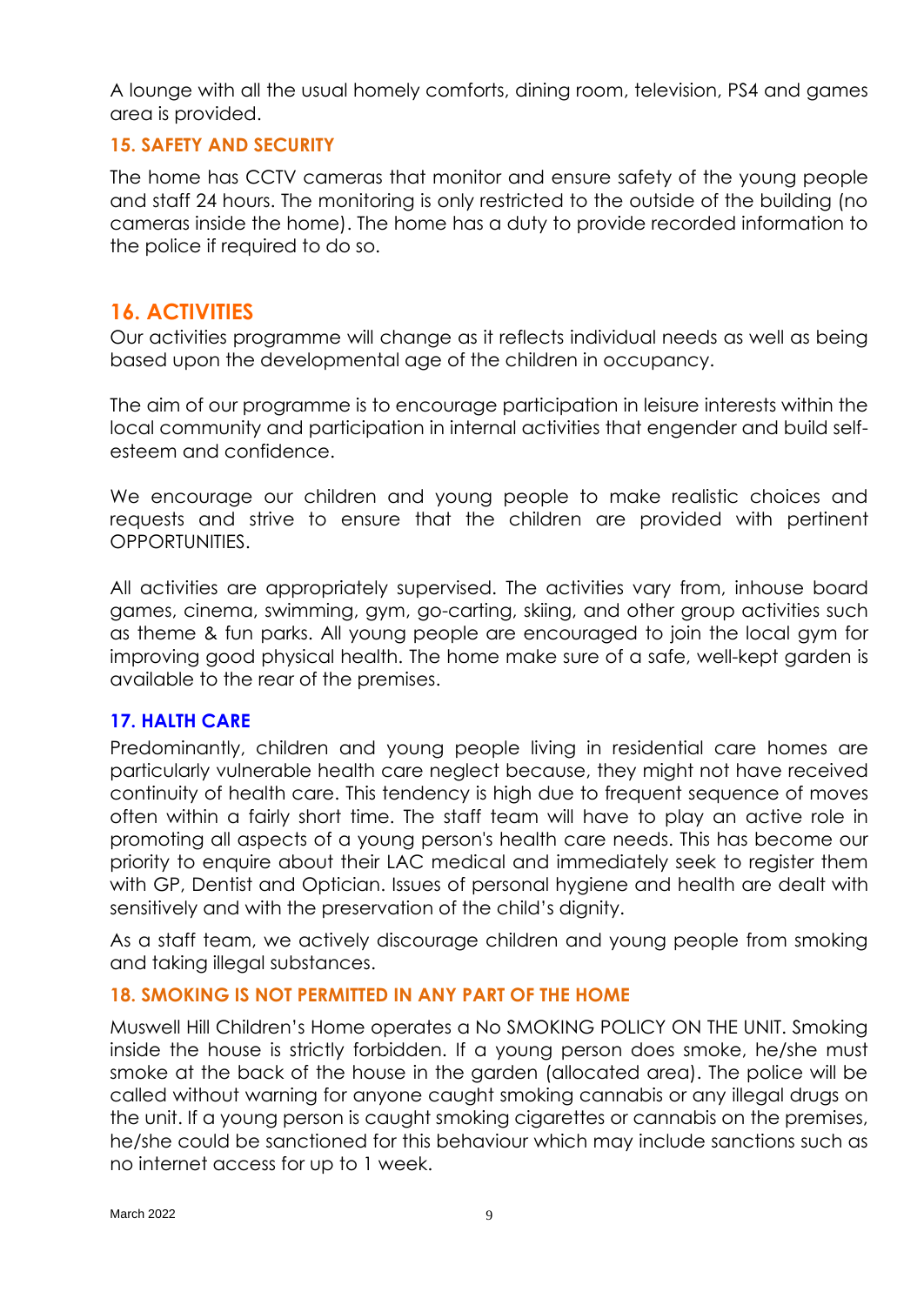#### **19. HEALTH CARE RECORDS**

A detailed health record will be kept on each young person at the home. It is the responsibility of the key worker to ensure that up to date information is recorded on the young person's case file. This will include:

- **■** Illnesses.
- Operations.
- **•** Immunisations.
- **•** Allergies.
- Medications administered.
- Dates of appointments with GP's and specialists.
- Details of outcomes of all health care checks/appointments.

#### **After admission, the young person's keyworker will:**

- ensure he/she is registered with our local GP in the first two weeks of his/her placement. The young person will also be registered and given a dental check-up and sight test. This will be arranged within the first two weeks of placement.
- establish effective communications between the GP, parents, social worker, and health visitor.

If a young person is referred to the home with pre-diagnosed condition requiring ongoing medication, it is the responsibility of the Registered Manager to consult with the appropriate agencies and arrange for the correct procedures in respect of medication to be followed. This will be clearly recorded in the young person's case file and medical log.

#### **20. SAFE STORAGE OF MEDICATION**

All medications including those, which can be obtained without prescription, will be stored, and handled safely. The home will ensure that:

- All medication is stored safely in a locked medicine cabinet.
- The correct procedures in respect of administering medication are always followed.
- All medications administered are recorded in the home's medication administration record and the young person's case file.

#### **21. EMERGENCY MEDICAL TREATMENT**

Children aged 16 years and over can give their own consent to medical treatment. Children under this age may also give their consent depending on their ability to understand the nature of the treatment. Medical staff make this judgement.

In any case, written consent to emergency medical treatment will be sought from the person with parental responsibility for the child and be retained on the child's file.

#### **22. HIV/AIDS**

March 2022  $10$ It is the homes policy that all services will be provided to the children and young people in line with the principles of normal living and equality.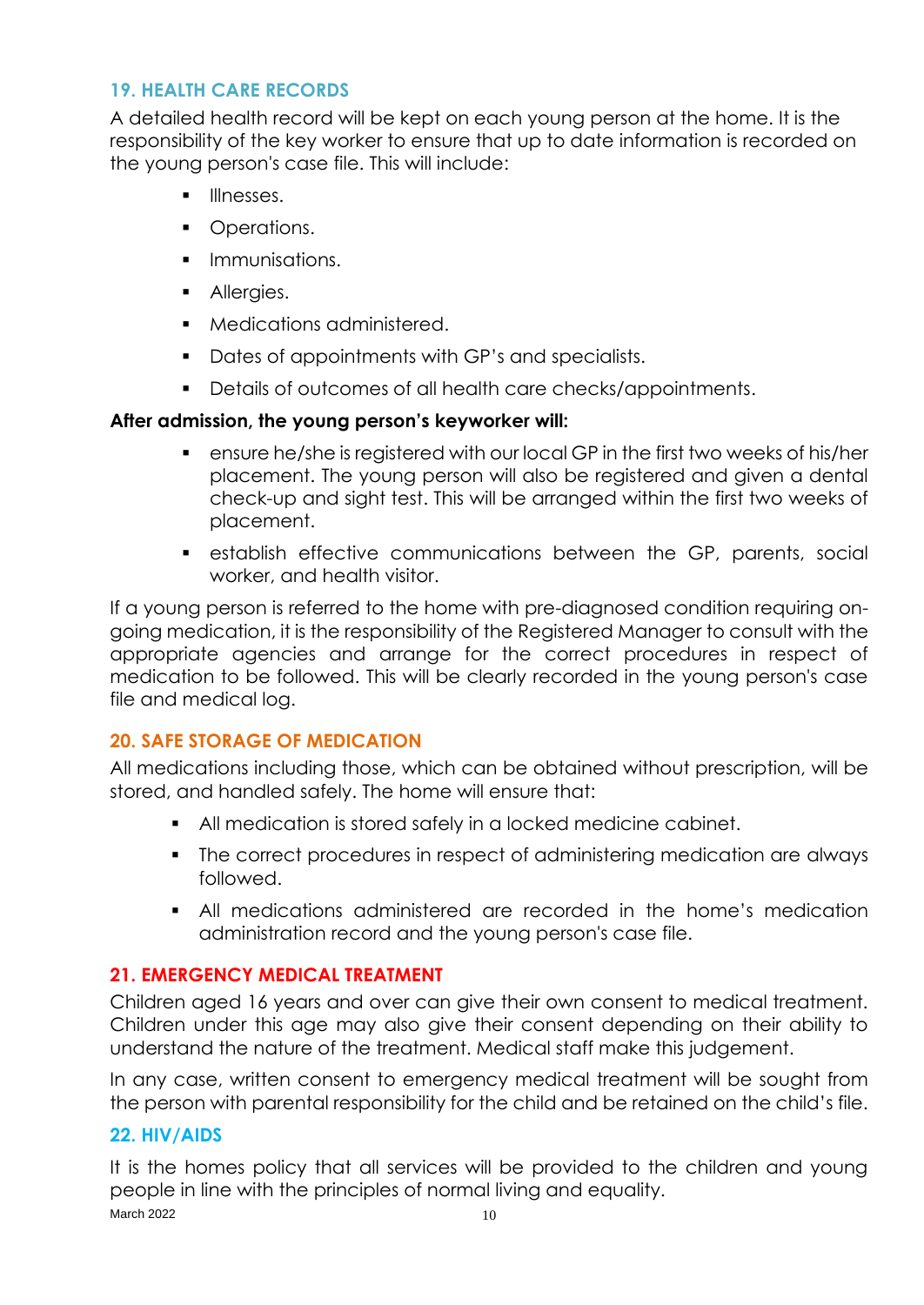The transmission of the HIV virus is easily preventable through the maintenance of safe hygienic practices. Staff is given clear instruction on how to deal with spillages of blood and other bodily fluids.

#### **23. COVID 19**

MHCH is committed to providing quality services to children/young people. To ensure staff and children/young people are safe, we have introduced the following measures to minimise disruption to our services and maintain safe levels of staffing. The management team ensures:

- The current government guidance on COVID-19 is available to staff.
- Staff follow infection control quidance.
- Places frequented by children/young people have a policy and strategy in place in relation to COVID-19.
- Face-to-face contacts with customers/suppliers are reduced if the COVID-19 virus becomes more widespread.
- Visitors are vetted against risk criteria.
- Hand washing guidance is available and displayed prominently in services.
- COVID-19 prevention supplies are available at the service (e.g. soap, hand sanitiser that contains at least 60% alcohol, tissues, bins, and disposable facemasks in case someone becomes ill.)

#### **Suspected cases of COVID-19 MUST be escalated without delay to the management team. In the case of a COVID-19 confirmed case, the service must follow the instructions from the Public Health England (PHE) local Health Protection Team.**

#### **24. FIRE PRECAUTIONS AND ASSOCIATED EMERGENCY PROCEDURES**

In the event of a fire, the person discovering the fire will sound the nearest alarm and the senior on duty will: -

- 1. Evacuate the premises
- 2. Establish location of fire (Use firefighting appliances without risking self or others)
- 3. Call fire brigade
- 4. Account for all children, visitors, and staff
- 5. Report to the fire brigade on their arrival

#### **25. FIRE SAFETY CHECKS**

Weekly fire safety checks will be carried out and recorded in the fire logbook.

- Fire alarm call points are tested weekly at different call points as detailed in fire log.
- Smoke/Heat detectors are tested at different locations as detailed in fire log.
- Fire log is updated with dates and details of fire drills (a total of 4 times a year including 3 daytime fire drills and 1fire drill at night)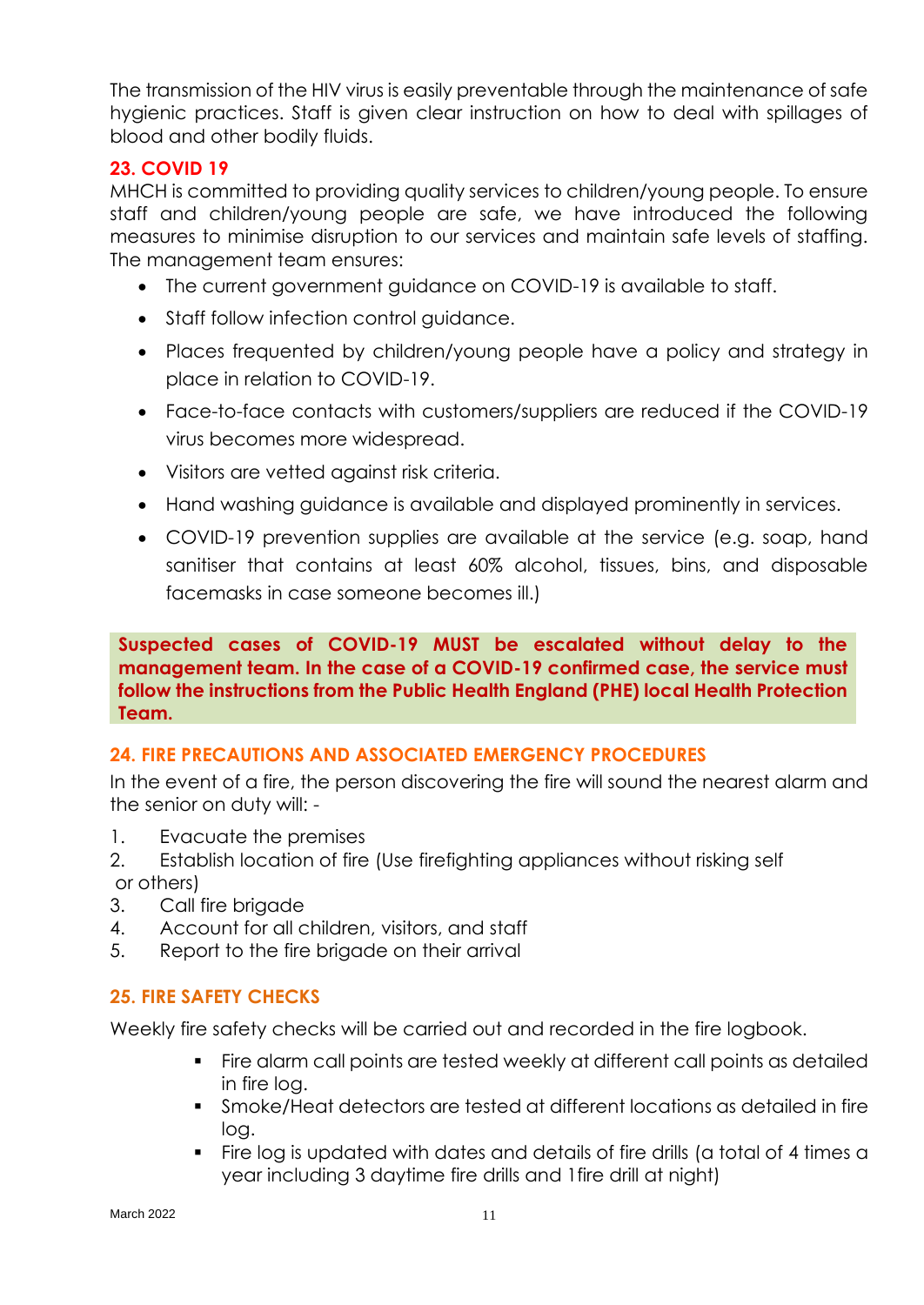- A check is made on the amount of spare fire glasses that are available.
- All Fire Doors fitted with door closures are working effectively
- All firefighting equipment is stored appropriately.
- Fire Alarm is working and not on silence.
- No fire doors are wedged open.

#### **26. ARRANGEMENTS FOR RELIGIOUS OBSERVANCE**

The home will, as far as practicable, provide young people with the opportunity to attend such religious services and receive such instructions as are appropriate to the religious persuasion to which the children or young people may belong. The home will also undertake to provide for any special diets and clothing as required.

On admission to the home the Registered Manager will:

- Make necessary inquiries into the religious and cultural need of the young person.
- Contact family or relatives to ascertain relevant information.
- Make arrangements so that the young person may follow his/her religion in a manner appropriate to his/her age. If appropriate, the young person may join his/her family for religious services.
- Make all staff aware of the religious backaround of the young person and provision made during the day-to-day care programme.

#### **27. EQUAL OPPORTUNITIES AND ANTI-DISCRIMINATION PRACTICE**

The home is opposed to any form of discrimination and work to ensure a high level of childcare practice is delivered in a non-discriminatory environment in which all people are valued as individuals.

The home aims to meet the individual needs of the children and young people in accordance with their race, religion, gender, sexual orientation, and culture. The home has in place a clear equal opportunities policy which all staff are made aware of.

#### **28. BLACK LIVES MATTER**

The Black Lives Matter revolutionary has a vision of the new society which the Black Lives Matter campaign and movement is aiming at creating. The need to reconstruct is not absent from reasonable discussion, the art of breaking silence is to break down the walls of racism. The revolutionary is intellectually committed to the achievement of a new concrete social order that is better than the present by means of eradicating systemic and systematic racism in our society, exposing, stripping, and cleansing the racist mind-set of individuals and societies which perpetuate the immoral belief that certain groups are superior to others.

#### **Black Lives Matter campaign is to send out a persistent message loud and clear that it is unacceptable to treat Black and Brown people differently, lesser to anyone else based on the colour of the human skin.**

Ordinary people in Britain with support across the world, give people a platform and a voice to talk for themselves.

#### **"We stand with the oppressed and not with the oppressor"**

This is done so that the upcoming and next generation of black children and black adults WILL NOT have to be told "you have to work twice as hard as a white person and for less". This is done so that they will be equal to white counterparts in all areas

March 2022 12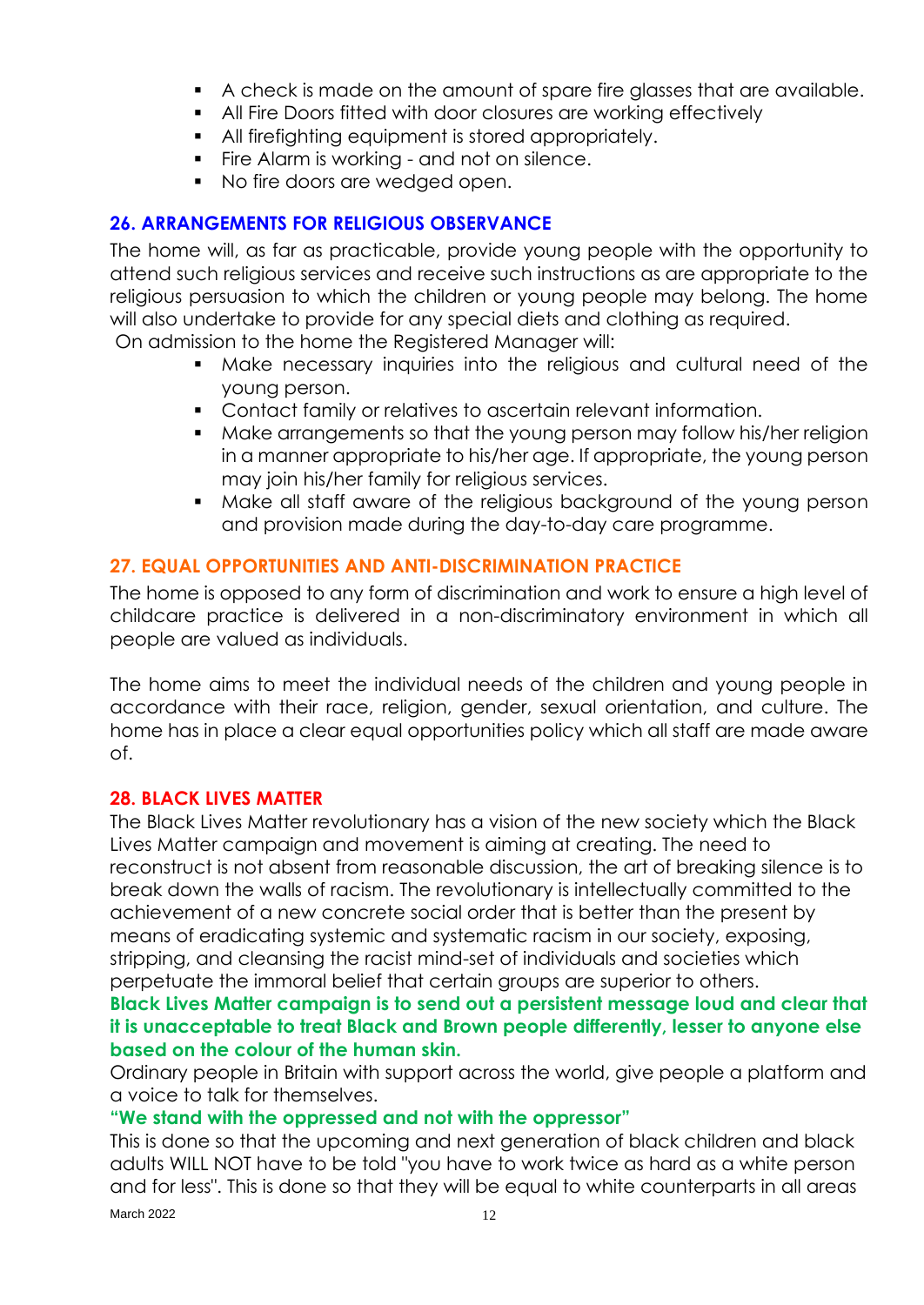of society so black people WILL be able to fully participate in all levels of society that have previously been denied to them because of the colour of their skin.

Black children need to be treated fairly in education. Black boys should no longer be easy targets for police. As soon as they reach 10-11 (the age of criminal responsibility) they become targets because of their black skin. Black people should no longer be brutalised by the police service and accept that as just "the way it is". NO MORE.

#### **29. WORKING IN PARTNERSHIP WITH PARENTS AND FAMILIES**

Whenever possible, the staff aim to work in partnership with parents where this is deemed appropriate and agreed with the young person's social worker. By so doing, they are in a position to offer support with the child's care and progress.

Where appropriate, parents will be consulted before any decision is made regarding the care of their children. The planning and review of a Young Person's care with the involvement of parents will provide the basis of partnership between the home, the parents, and the Young Person.

The development of this partnership will enable the Young Person's welfare to be safeguarded and the placement to proceed in a positive manner. Contact between the Young Person and his parents and family will be actively promoted where it is practicable and consistent with the Young Person's welfare and Care Plan. Working with parents will in most cases, achieve a safe and stable environment to which the Young Person can eventually return.

The home's responsibility must not detract from the parents' continuing parental responsibility. The parent's involvement with the Young Person and exercise of their parental responsibility will be the basis of any agreed arrangements, and they will be made aware of this.

#### **30. VISITORS TO THE HOME**

All children and young people are encouraged to have visitations. The home acknowledges the importance of maintaining family contacts and community links.

Communal areas are available for visitors to use. If children wish to have privacy, the quiet/meeting room can be used for this purpose.

A record will be maintained of all visitors to the home. However, in keeping with normality, a young person's first-time visiting friend may be subjected to identification checks including Zip oyster photocard as part of our safeguarding measures, and they may be required to sign the visitor's book.

All visitors to the home will be expected to always behave appropriately, equally all visitors to the home will be treated courteously, with respect and dignity.

#### **31. CARE AND CONTROL/BEHAVIOUR MANAGEMENT**

We believe in the principle of reinforcement and use reward, praise, restoratives, and recognition to promote positive behaviour.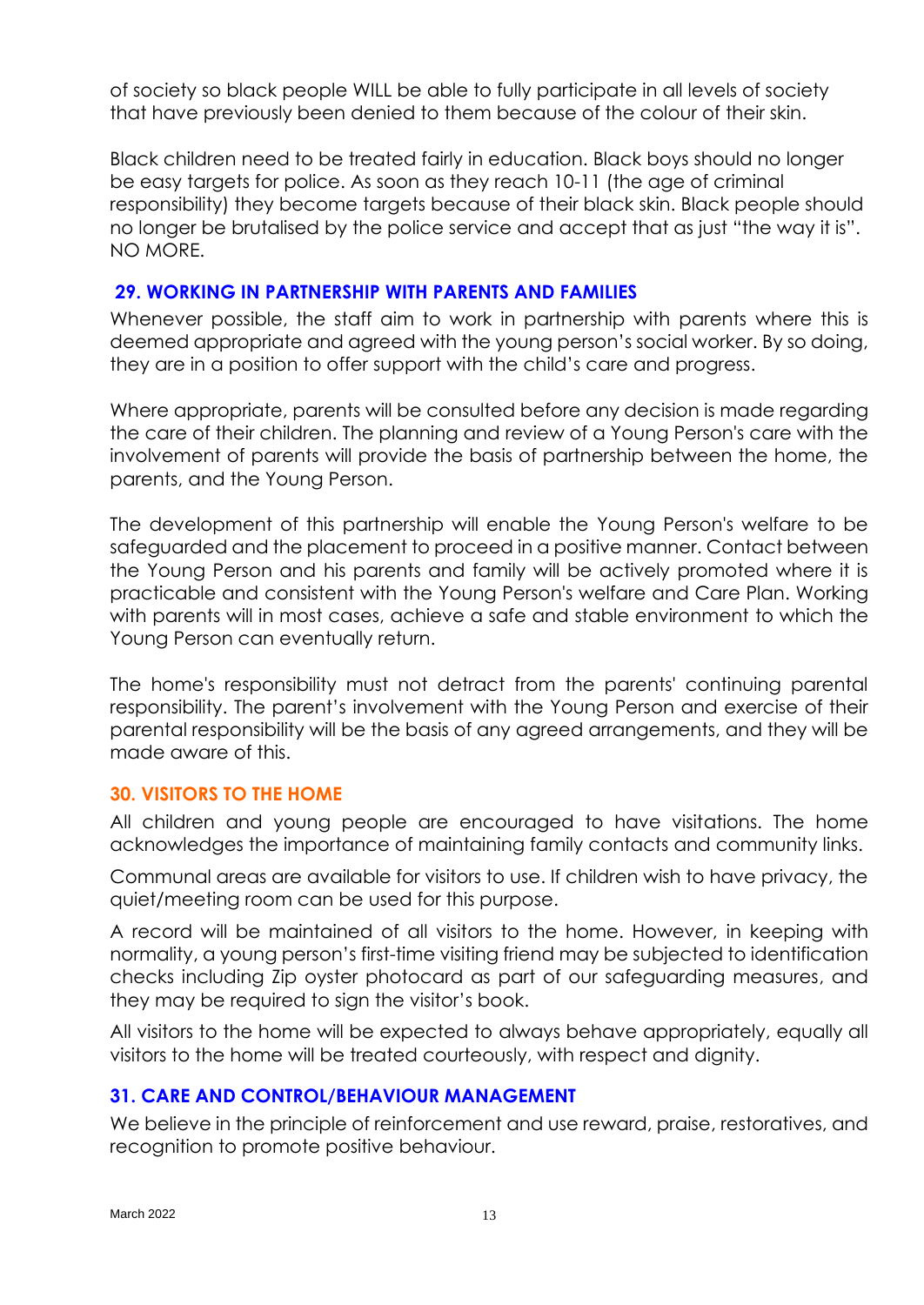In order to achieve good order, the home has an established framework of general routines. Individual boundaries of behaviour are well defined. We have realistic expectations of behaviour and use consistent and sensitive methods of control. Children and young people are routinely involved in decision making about their care. Daily house meetings (handover session) take place to help ensure open healthy communication exists between the children and the staff.

#### **32. RESTRAINT**

In principle the home practices non-restraint intervention, although there may be occasions when physical intervention is considered necessary. Physical intervention should only be used in specific circumstances and as last resort e.g., where a child is in immediate danger of harming themselves or others or where immediate action is necessary to prevent significant damage to property. Should a young person become out of control to the extent that restraint is required, the police and paramedics should be called immediately, and procedures strictly followed including restraint log, incident report, Regulation 40, LADO, and relevant others. Clearly staff must make a professional judgement in such cases but are not to put themselves or others at unnecessary risk. Staff will receive training in managing difficult behaviours and will always work preventatively in a pro-active manner.

#### **33. SANCTIONS**

The home recognises that some form of sanction will be necessary where there are instances of behaviour, which would in any family, or group environment reasonably be regarded as unacceptable. However, we firmly believe that children and young people should be encouraged to behave well by the frequent expression of approval and by the generous use of rewards rather than the extensive imposition of disciplinary measures.

The home firmly believes in a restorative approach and believes that there should be opportunities for young people to make amends for their transgressions without the use of sanctions. This fits with the ethos the home has in terms of adopting a positive approach to behaviour management. The home uses the following sanctions:

- Restricted or suspended Wi-Fi use
- Financial delays and, or deductions
- Unpaid additional chores
- Curtailment of recreational activities
- **•** Increased supervision
- Verbal admonishment
- Reimbursement especially on criminal damage

All sanctions and restorative practice will be recorded in the consequence book.

#### **34. PROHIBITED SANCTIONS**

- Any form of corporal punishment
- Deprivation of food or drink
- Use or withhold medication or dental treatment.
- Intentional deprivation of sleep
- No more than 2/3 of basic pocket money to be stopped. (Fines from court must be paid)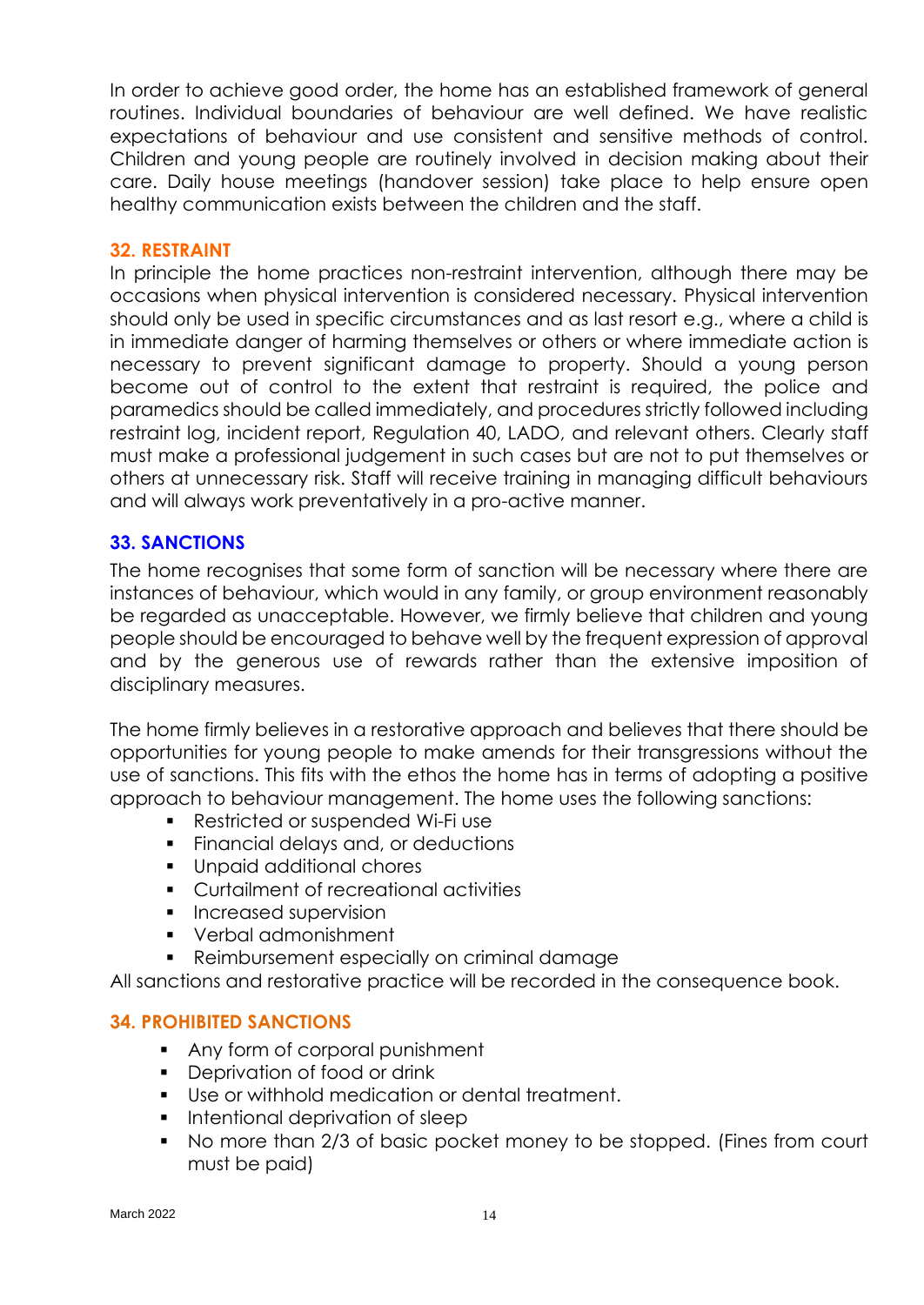- **.** Insisting a child wear distinctive clothing during the day, i.e., pyjamas. (Uniforms for school, scouts are acceptable)
- Intimate physical examination of residents. (Staff may search his/her clothing for weapons or drugs but if it is suspected that the young person has concealed weapons or drugs on his person, the police would be called)
- Restrict visits or telephone calls from parents, friends as punishment.
- **•** Imposing any measure which involves any child in the imposition of any measure against any other child or the punishment of a group of children for the behaviour of an individual child
- Lock a young person in a room.

#### **35. PROCEDURE FOR DEALING WITH CHILDREN MISSING FROM CARE**

There will on occasions, be times when a young person is missing from the establishment. When this happens, immediate steps will be taken to ensure their safety and wellbeing. It is impossible to have a blanket policy regarding missing persons. Consideration as to what action is appropriate will depend on the age and awareness of the young person. However, the following principles must be adhered to:

- When a young person is missing the matter should immediately be reported to the senior member of staff on duty.
- This person will then ensure that the grounds and buildings are searched. A search should also be made of the local area.
- If the young person is not found, then the police should be informed immediately, and young person reported as missing (age and risk assessment related). The local authority social worker or emergency duty social worker should also be informed. Parents and relatives should be contacted as the young person may go home.

Any variations to this procedure would be contained and detailed within individual risk assessments. Staff to read policy on Missing/Absent Children Policy for guidance and follow the Local Safeguarding Children Board procedure for unauthorised absences/missing from care.

When the young person returns to the unit, they must be welcome back and should be given the opportunity to talk about their reasons for leaving. Staff on duty will conduct a de-brief with the young person to ascertain reasons for absence, feeling of young person, safety concerns advice and support offered. Police will also conduct their own Safe and Well checks and the staff on duty will make a request from the LA to arrange a Return Home Interview from an independent body.

Sometimes a looked after child may be away from their placement without authorisation. A child is on unauthorised absence if the whereabouts are known or may be quickly established through contact with family or friends or are unknown, but the child is not considered at risk. While they are not missing, they may still be placing themselves at risk because of where they are. Staff should report his/her absence to EDT and parents (if appropriate). A child on unauthorised absence may however with time go missing, so the home has a duty to monitor this closely and ensure the child returns home as soon as possible.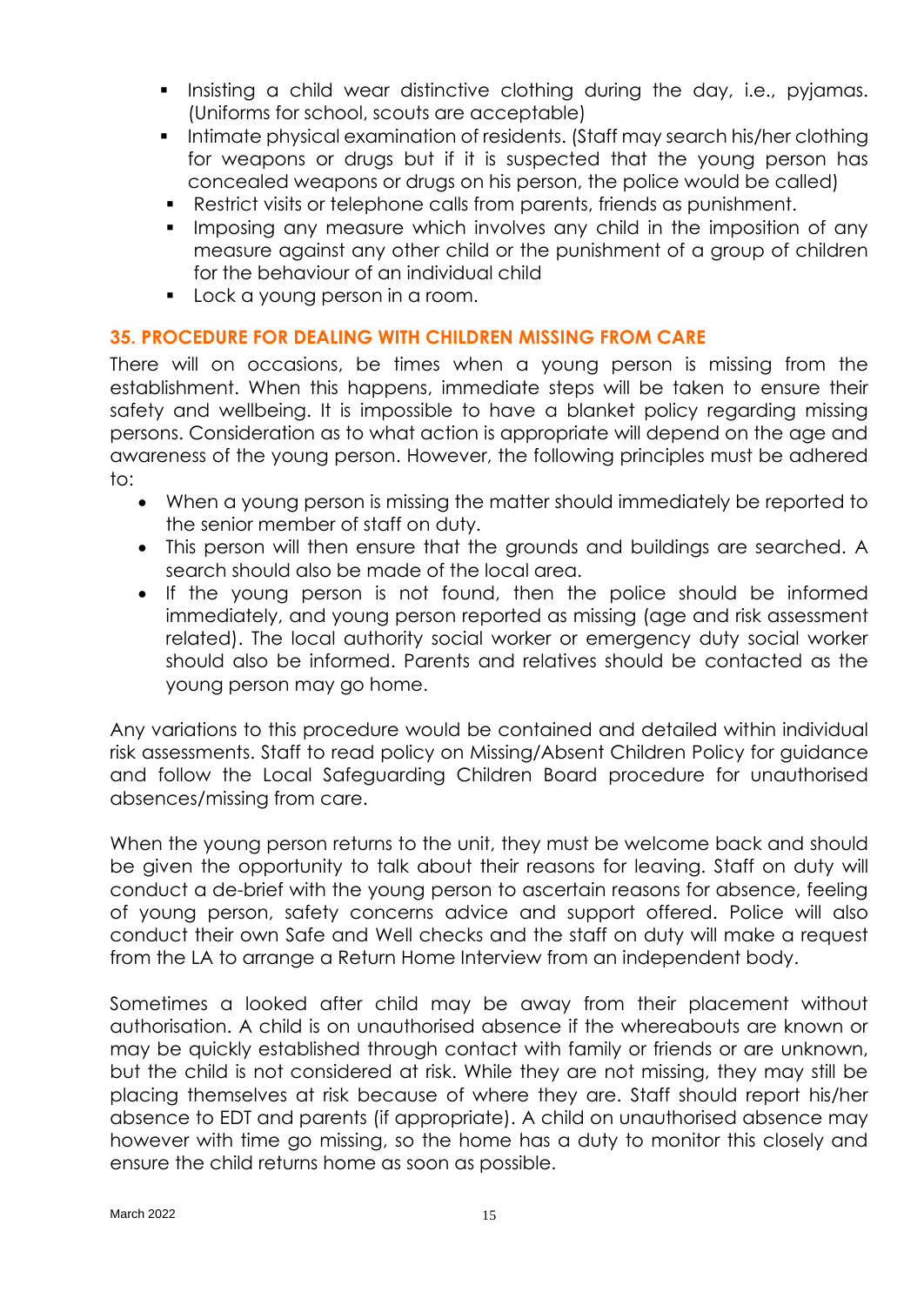#### **36. CONCERNS AND COMPLAINTS**

The home has a Children's Guide explaining the worries and complaints procedure for the children and young people which is provided upon their admission to the home.

(a)If the young person wants to talk to someone other than his/her key worker.

All young people have a keyworker, and this person should be able to help them. If he/she is not on duty or the young person would rather talk to someone else, then he should ask to speak to the person they really get on with. The young person can always ask to speak to the person who is in charge and that is the Registered Manager.

If the young person feels they cannot talk to anyone at the home, they should be encouraged to telephone or write to the following useful external links:

| Children's Commissioner-Dame Rachel de Souza | 0800 528 0731 |
|----------------------------------------------|---------------|
| Childline                                    | 0800 1111     |
| The National Youth Agency                    | 0116 242 7350 |
| The Children's Society                       | 0300 303 7000 |
| Parents/relatives                            |               |
| Social Worker or Team Manager                |               |
| The Independent Reviewing Officer            |               |
| The home's independent visitor               |               |
| The home's consultant                        |               |
| Children's Rights Officer (Haringey)         | 020 8211 7813 |
| The local police                             | 0208 340 1212 |
| Young people's Legal Centre                  | 020 7636 8505 |
| NSPCC help line                              | 0800 800 500  |
| Child line in Care                           | 0800 88 4444  |
| Allegation against staff (LADO)              | 020 8489 1406 |
| <b>Child Protection Advisor</b>              | 020 8489 1061 |
| <b>OFSTED</b>                                | 0300 123 1231 |
| Haringey Local Safeguarding Children's Board | 020 8489 1472 |

We ensure that young people are able to make private phone calls to contact any of the aforementioned appropriate people or agency. If the young person has any difficulty in making this complaint, then the staff team should be prepared and be available to support the young person to do so.

#### (b) If the young person wants to make a formal complaint

The young person should be asked to speak to a member of staff on duty. If the complaint is about a member of staff, then it is not appropriate for that member of staff to be present during initial discussions.

The complaint must be written in the complaint file. If required a member of staff will write the complaint as directed by the young person.

The Registered Manager will then be notified who will be expected to undertake an investigation and take appropriate action accordingly.

A referral to LADO will be completed when there is an allegation that staff or management has:

March 2022 16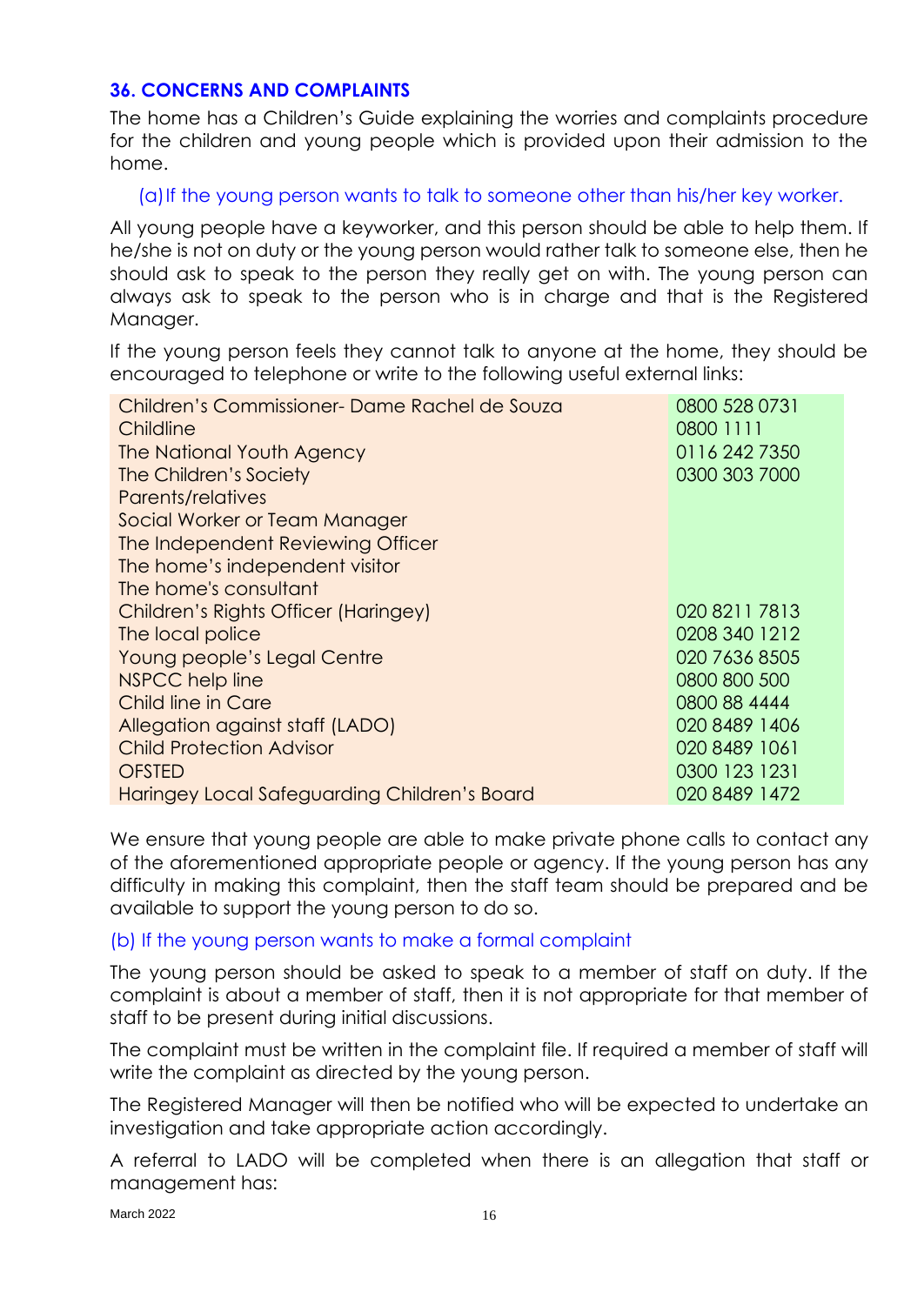- behaved in a way that harmed a young person or may have harmed a young person.
- possibly committed a criminal offence against or related to a young person.
- behaved towards a young person in a way that indicates they would pose a risk of harm if they worked closely or regularly with children and young people

#### **37. CHILD PROTECTION AND SAFEGUARDING**

The home has a comprehensive child protection procedure, and all staff are made aware of what to do in the event of an allegation of abuse or suspicion of abuse. The home's management will always refer matters of a child protection nature to Haringey Safeguarding Children Partnership to decide on an appropriate course of action. Below are some useful links about keeping our young people safe:

- **[NSPCC helpline: 0800 328 0904](http://www.nspcc.org.uk/)**
- **[Young people can also call Childline on 0800 1111](http://www.childline.org.uk/pages/home.aspx)**

#### **Child Exploitation and Online Protection (CEOP)**

We want all young people to know that if they are being threatened online, if they've shared something they regret then they can always **report to CEOP** online or by visiting the [CEOP Safety Centre](http://www.ceop.police.uk/safety-centre/)

All children and young people have a right to feel confident that the home is a safe and healthy environment. We want to ensure that all children, young people, and staff remain safe from bullying behaviour and have the opportunity to thrive and prosper, emotionally and socially within and outside the Home. We recognise that it is essential to quickly identify and effectively deal with all incidents of bullying. The aim of the Home's anti-bullying policy is to work towards ensuring the prevention of bullying and dealing effectively with it should it occur. The home has a detailed bullying policy which all staff and young people are made aware of.

#### **38. EDUCATION**

Staff will promote and explore all educational opportunities for the children and young people at the home. Strenuous efforts will be made to ensure educational needs of the children are met and that a suitable educational placement has been found. The home will work closely with those responsible for the child's education, in particular with the placing authority's education department and Haringey's social services and education departments. The staff team is committed in encouraging and supporting children with their studies and to complete homework in a conducive and appropriate environment.

#### **39. HARINGEY VIRTUAL SCHOOL FOR LOOKED AFTER AND PREVIOUSLY LOOKED AFTER CHILDREN**

The Virtual School is an additional resource which exists to support and challenge all those involved in the education of children in care. It is involved in, or promotes nationally and locally, various initiatives to support the educational achievement of children in care.

The Virtual School is not a teaching tool or environment. It does not replace the school or educational provision of children in care.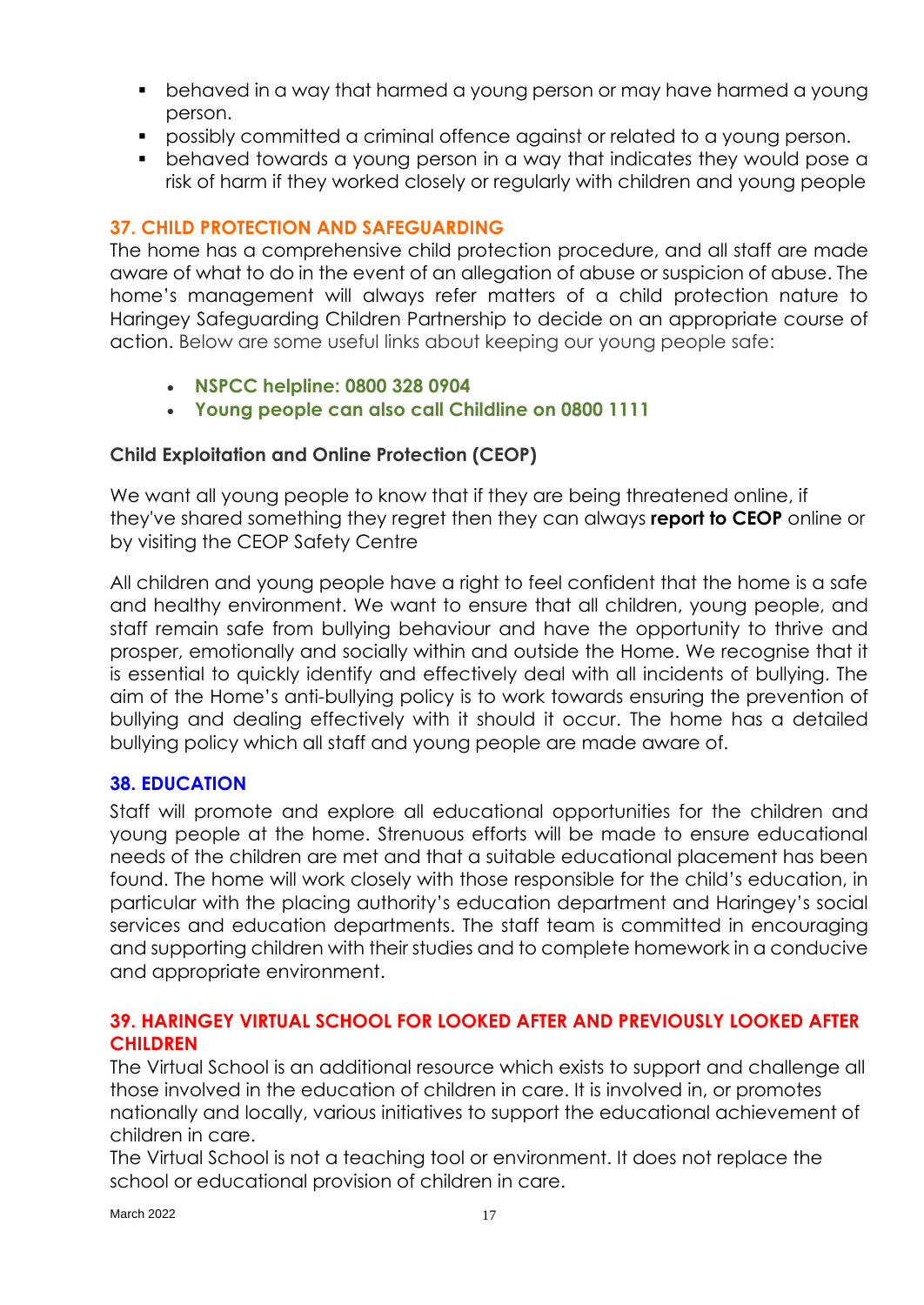All children in the care of Haringey who are of statutory school age and in education post 16, including university, are part of Haringey's Virtual School.

The Virtual School Team is a small multi-disciplinary team working to raise the educational attainment and attendance of children and young people. It works in close collaboration with colleagues across the authority, and in partnership with the third sector. It tracks educational progress, while supporting and monitoring work with children and young people in care. It works to help young people achieve their full potential and offers support and advice to those who care and work with them.

#### **40. SEN**

Special educational needs (SEN) that affect a child's ability to learn can include their:

- behaviour or ability to socialise, e.g., not being able to make friends
- reading and writing, e.g., they have dyslexia
- ability to understand things
- concentration levels, e.g., they have attention deficit hyperactivity disorder
- **•** physical needs or impairments

MHCH do not offer a direct therapeutic service, but our staff team have developed a wealth of experience in working with children and young people who have Education, Health and Care Plans (EHCP). Whenever necessary, the staff team can work in partnership with other agencies who can advise on how to manage SEN children.

#### **41. REVIEWS**

Statutory reviews will normally be held at the home. The home will utilise the quiet/meeting room to accommodate statutory reviews. It is the responsibility of the placing Authority to arrange attendance at the statutory reviews. Persons invited should include all parties involved in the child's care.

The first statutory review is held 4 weeks of the date of placement. This allows all the professionals and the young person's family to examine how the placement is going. The second review is held 3 months from the date of placement and will follow the same format as the first review. Thereafter, statutory reviews will be held every 6 months.

#### **42. PLACEMENT PLANNING MEETINGS**

The Placement Planning Meeting is a forum to discuss any issues relating to the young person, background, day to day care, medical issues, and safe caring. It is also the place to track LAC Documents that the Social Worker should have. It is the Social Worker who should arrange the meeting, but it is generally the manager of the home who does this. For young people under section 20, The Delegated Responsibility Tool could have been completed between the Social Worker and the young person's parents. Placement Planning Meetings should take place before 72 hours or within 5 days of the placement being made. The meeting is generally held in the home, parents can be invited to the meeting if it is felt appropriate. Consideration should also be given for the young person to also be part of the meeting. If parents wish to attend the meeting and the young person's placement has a protected status, then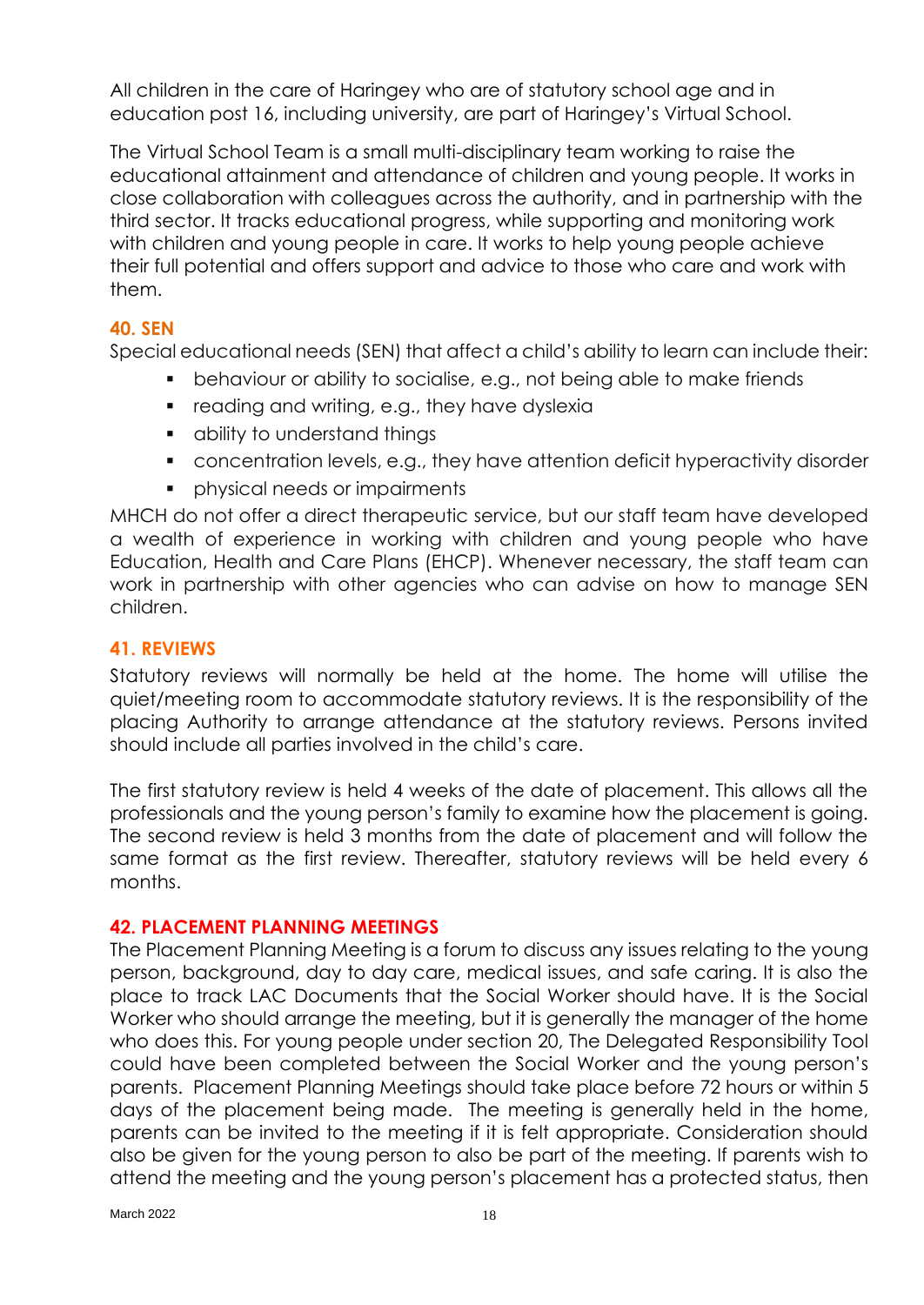an alternative venue will be required. The Placement Planning Meeting Tool should be used to assist in the discussion and should be completed by the Social Worker. All parties in attendance at the Placement Planning Meeting should sign the Placement Planning Meeting Tool and should receive a copy.

#### **43. INITIAL RISK ASSESSMENT**

This is mapping out what could go wrong, assessing the impact of the risk in terms of both the process and outcome, and determining how to manage risks within the first 72 hours of the placement. The initial risk assessment involves identifying actual and potential risks so that these can be reduced as far as possible. It is worth considering all potential hazards at the outset, irrespective of their perceived likelihood. Once the initial portfolio of risk has been identified, we can systematically consider them (and their reduction) in terms of both their probability and consequence. An important element of the initial risk assessment is to identify the nature of risk and how it can be managed. It is also worth noting that identifying and managing risk is likely to be an on-going process

#### **44. IMPACT RISK ASSESSMENT**

The purpose of risk analysis is to identify what could go wrong, to assess how it could go wrong, and to determine how these risks can be managed. The risk assessment will:

- help to determine the adequacy of our staffing and professional agency resources
- help to determine expertise requirements in the core team and advisory or steering group
- help to determine external expertise that may need to be included in the young person's network of support
- lead to more informed decision making, for example, in selecting appropriate interventions
- help prepare contingency plans
- help to avoid unpleasant surprises

Some elements of risk will be known from experience. Some are general - for example, most young people carry a label of substance misuse especially smoking cannabis. Others may be specific to the particular young person. In those cases, we may need to identify areas where more information is needed and be aware of previous related work – there is no point in re-inventing the wheel, particularly if someone else has already done a lot of the spade work. As more professional agencies become involved and new information becomes available, the initial risk assessment will be continually updated.

#### **45. CONSULTATION WITH YOUNG PEOPLE/WISHES AND FEELINGS**

The home recognises the importance of involving the young people in the day to day running of the home and in decisions affecting their care. Weekly young people's meetings will be held, and all young people will be allocated to a keyworker who will speak regularly on a one-to-one basis with their key child. Should it become necessary the young people may also be requested to attend disruption meetings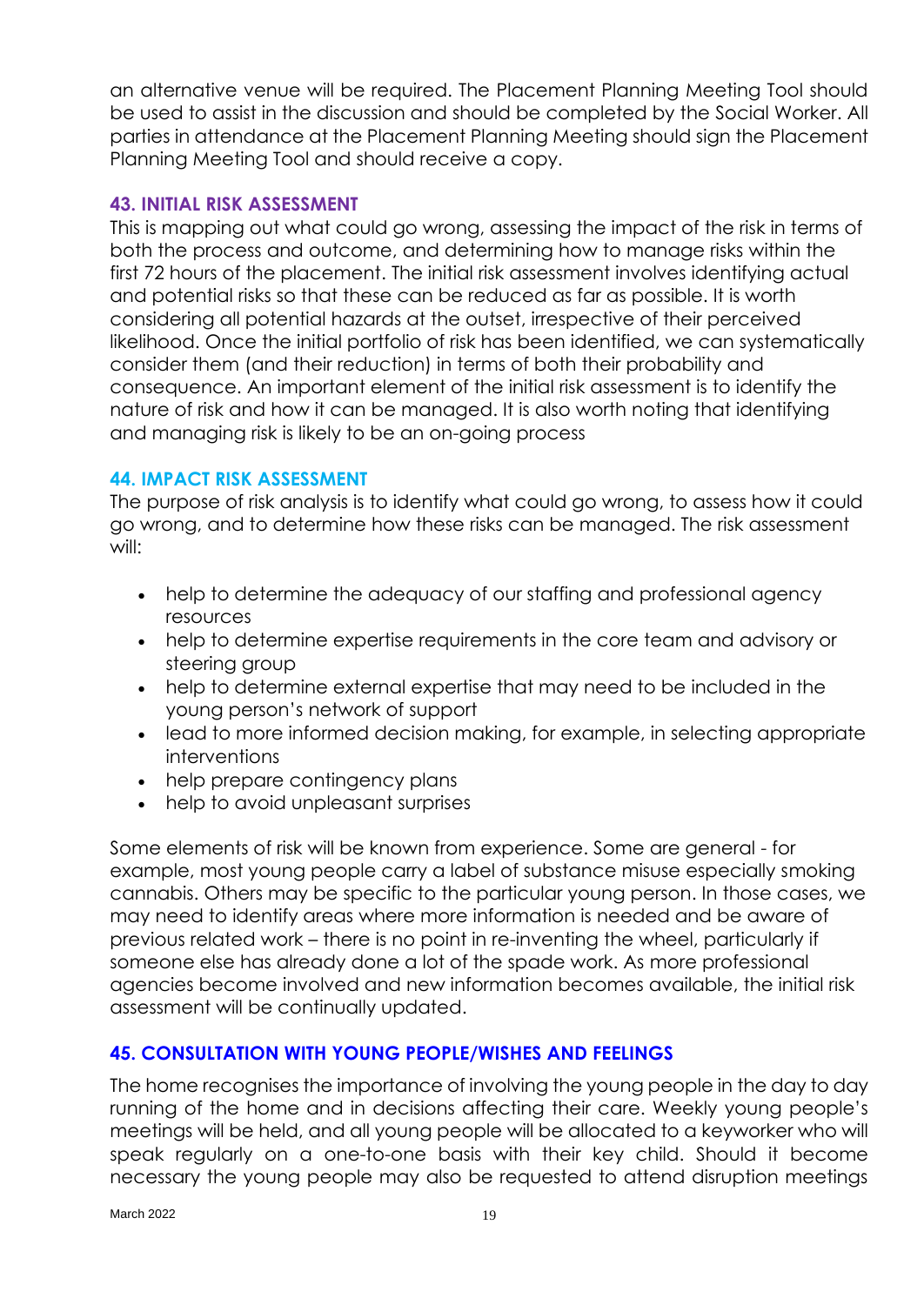should there be any immediate and specific issues that need to be discussed. All young people will be kept fully appraised of any changes to their placement plan or any other agreements that may be in place in key-work sessions.

Young people will be requested to provide feedback about their care and living at the home on a regular basis. Any points for improvement or concerns will be considered and actioned accordingly. The management will consider any recommendations made in the Regulation 44 reports which have been undertaken by the Independent Consultant/Visitor. These reports highlight the feedback from the young people and comment of the welfare of the young people in general.

Where considered appropriate, young people will be involved in the recruitment of staff. If possible, young people will be introduced to prospective new staff and will be asked for their views. This will not be undertaken on a formal basis.

#### **46. LEAVING CARE**

It is the home's primary objective to ensure that all the young people receive care which helps to prepare them for and support them into independence.

#### **47. POLICY**

Whilst there is a statutory requirement on behalf of the placing authority to ensure each child has a pathway plan. The home will make every effort to make a relevant contribution to the assessment of the young person's needs and to the resulting pathways plan.

In the absence of a pathways plan, the home will ensure that it works in consultation with the child and other significant adults and produce a comprehensive plan for young people preparing to leave care and to move into independent or semiindependent living. The home will implement the leaving care plan and any aspects of the pathway plan which are the responsibility of the home. The pathways plan should outline the arrangements for.

- Education, training, and employment
- **•** Securing safe and affordable accommodation
- Financial assistance
- **Claiming welfare benefits as necessary**
- General and specialised health education and health care
- Maintaining existing networks
- Creating new networks of support if applicable
- Appropriate leisure activities
- **•** Seeking assistance should problems arise

Any independence programme will consider the religious, racial, linguistic, and cultural background of the child.

The Independent Living Skills Programmes will be written in consultation with the young person's contribution, and they will be given their own copy of the program for the clarity of purpose. These Independent Living Skills Programmes will aim at developing skills such as shopping, budgeting, cooking, and improving personal hygiene in order to provide opportunities for young people to develop practical skills to help prepare them for adulthood and independence.

# **The End.**